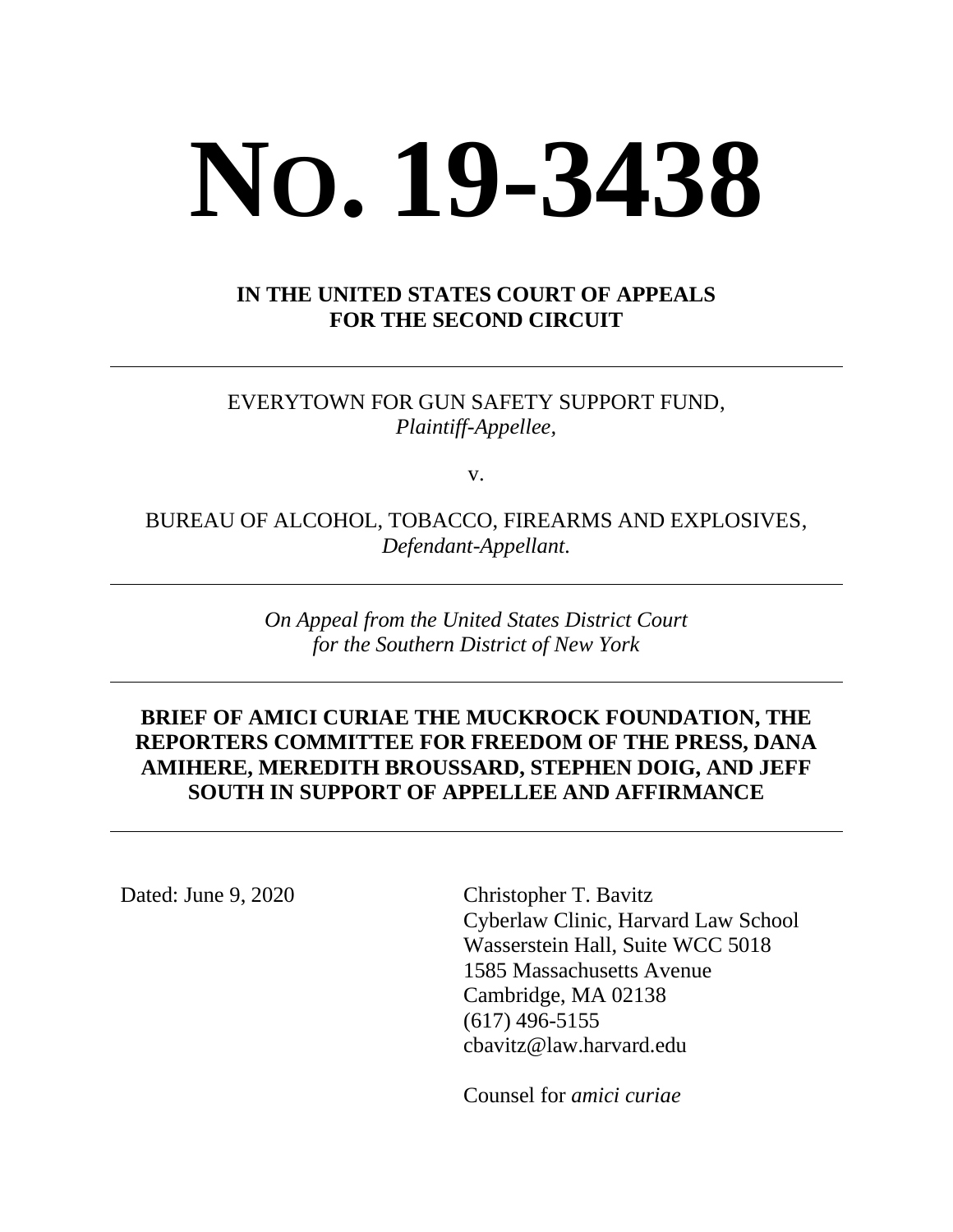#### **CORPORATE DISCLOSURE STATEMENT**

<span id="page-1-0"></span>Pursuant to Rule 26.1 of the Federal Rules of Appellate Procedure, *amici curiae* the MuckRock Foundation and the Reporters Committee for Freedom of the Press state that they have no parent corporations. They have no stock, and therefore, no publicly held company owns 10% or more of their stock.

Dated: June 9, 2020

/s/ Christopher T. Bavitz

Christopher T. Bavitz Cyberlaw Clinic, Harvard Law School Wasserstein Hall, Suite WCC 5018 1585 Massachusetts Avenue Cambridge, MA 02138 (617) 496-5155 cbavitz@law.harvard.edu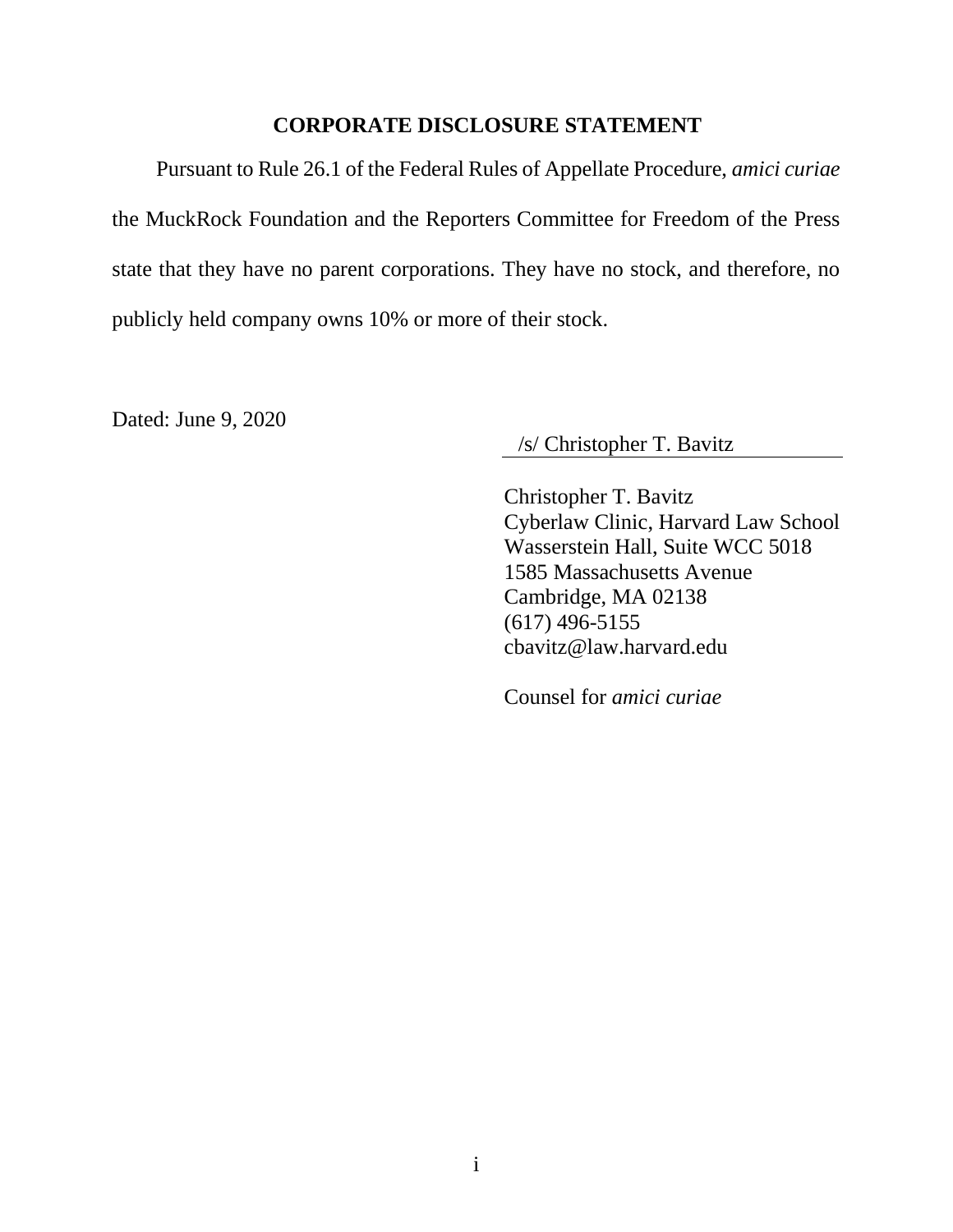# **TABLE OF CONTENTS**

<span id="page-2-0"></span>

| Retrieving aggregate data from an electronic database does not require the<br>I.                                                       |
|----------------------------------------------------------------------------------------------------------------------------------------|
| A. There is no meaningful technical distinction between searching data in                                                              |
| B. The Court should not create an artificial legal distinction between<br>searching data in a database and retrieving aggregate data10 |
| Everytown's FOIA request does not constitute an undue burden on the<br>II.                                                             |
| A. The undue burden test applies to searches of electronic databases14                                                                 |
| B. Everytown's FOIA request does not impose an undue burden16                                                                          |
| The ATF's position conflicts with both the purpose and administration of<br>Ш.                                                         |
| A. The ATF's position contravenes the presumption of disclosure19                                                                      |
| B. The ATF's interpretation of the new records doctrine would place<br>unnecessary burdens on requesters, agencies, and courts. 21     |
|                                                                                                                                        |
|                                                                                                                                        |
|                                                                                                                                        |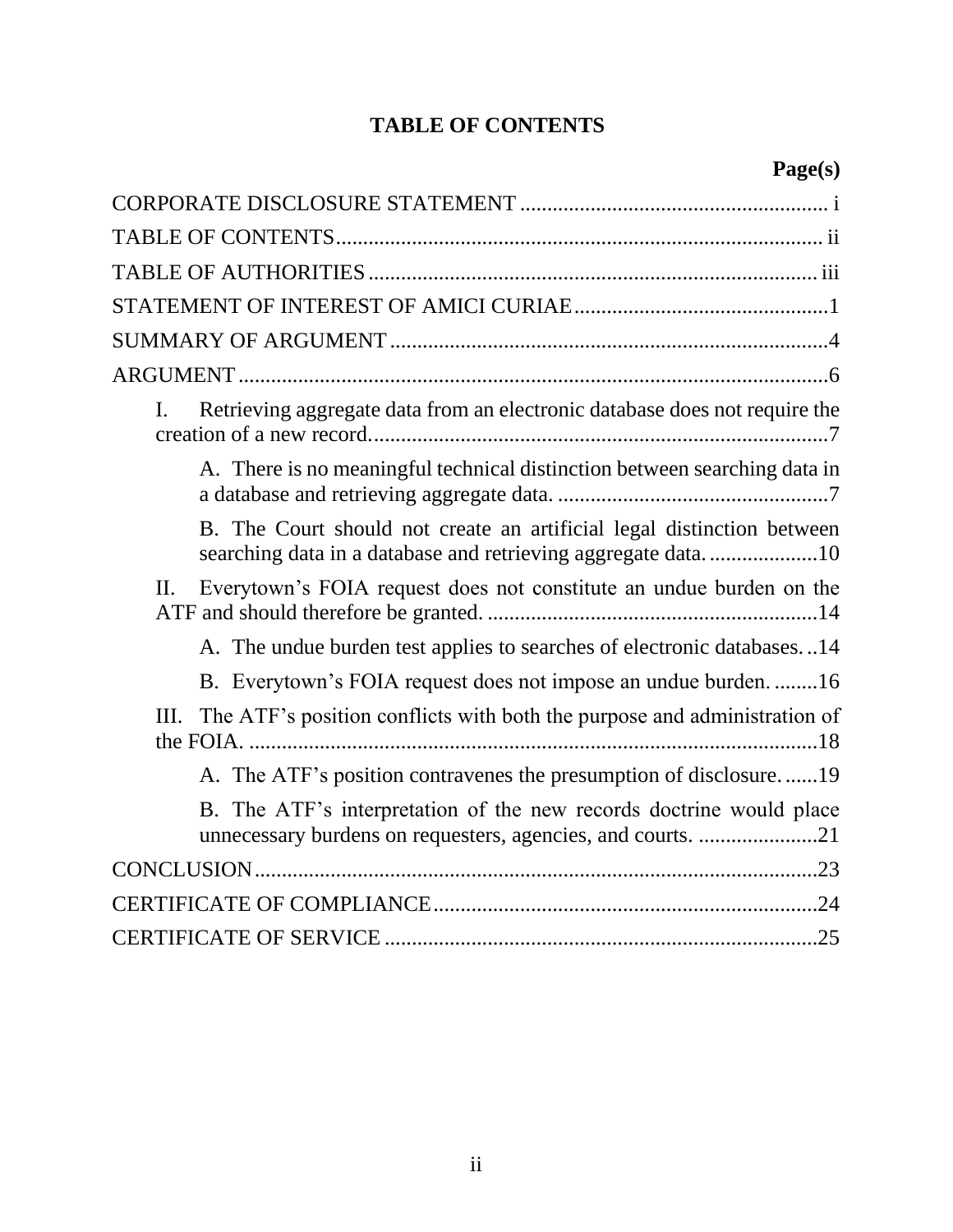## **TABLE OF AUTHORITIES**

<span id="page-3-0"></span>

| <b>Cases</b>                                                               |
|----------------------------------------------------------------------------|
| Am. Fed'n of Gov't Emps., Local 2782 v. Dep't of Commerce,                 |
| Ayuda, Inc. v. FTC,                                                        |
| Dayton Newspapers, Inc. v. Air Force,                                      |
| Dep't of Justice v. Reporters Comm. for Freedom of the Press,              |
| Disabled Officer's Ass'n v. Rumsfeld,                                      |
| Frank v. Dep't of Justice,                                                 |
| Goland v. CIA,                                                             |
| Hudgins v. IRS,                                                            |
| Long v. ICE,                                                               |
| Long v. ICE,<br>No. 17-CV-01097, 2018 WL 4680278 (D.D.C. Sept. 28, 2018)10 |
| Nat'l Sec. Counselors v. CIA,                                              |
| Nat'l Day Laborer Org. Network v. ICE,                                     |
| NLRB v. Robbins Tire & Rubber Co.,                                         |
| NLRB v. Sears, Roebuck & Co.,                                              |
| People for Am. Way Found. v. Dep't of Justice,                             |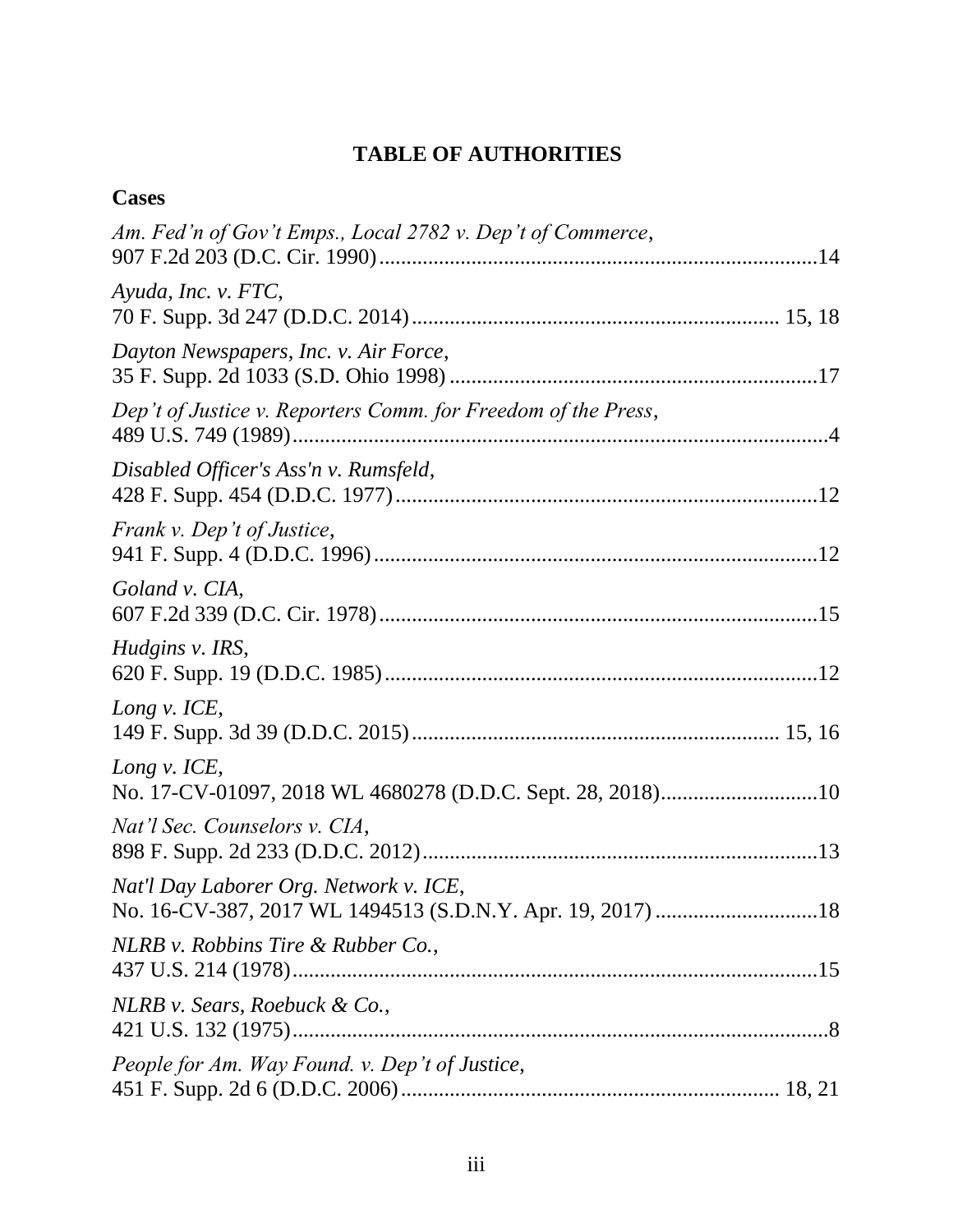| Pinson v. Dep't of State,                                                                                     |
|---------------------------------------------------------------------------------------------------------------|
| Project on Predatory Lending v. Dep't of Justice,                                                             |
| Public.Resource.org v. IRS,                                                                                   |
| Ruotolo v. Dep't of Justice,                                                                                  |
| Schladetsch v. Dep't of Hous. & Urban Dev.,                                                                   |
| Tereshchuk v. Bureau of Prisons,                                                                              |
| TPS, Inc. v. Dep't of Def.,                                                                                   |
| Wolf v. CIA,                                                                                                  |
| Yeager v. Drug Enf't Admin.,                                                                                  |
| <b>Statutes</b>                                                                                               |
|                                                                                                               |
| Electronic Freedom of Information Act Amendments of 1996,                                                     |
| <b>Legislative History</b>                                                                                    |
|                                                                                                               |
|                                                                                                               |
| <b>Other Authorities</b>                                                                                      |
| Center for Effective Government,<br>Best Practices for Agency Freedom of Information Act Regulations (2013)20 |
|                                                                                                               |
| John Foley, ATF's Gun Tracing System is a Dud,                                                                |
|                                                                                                               |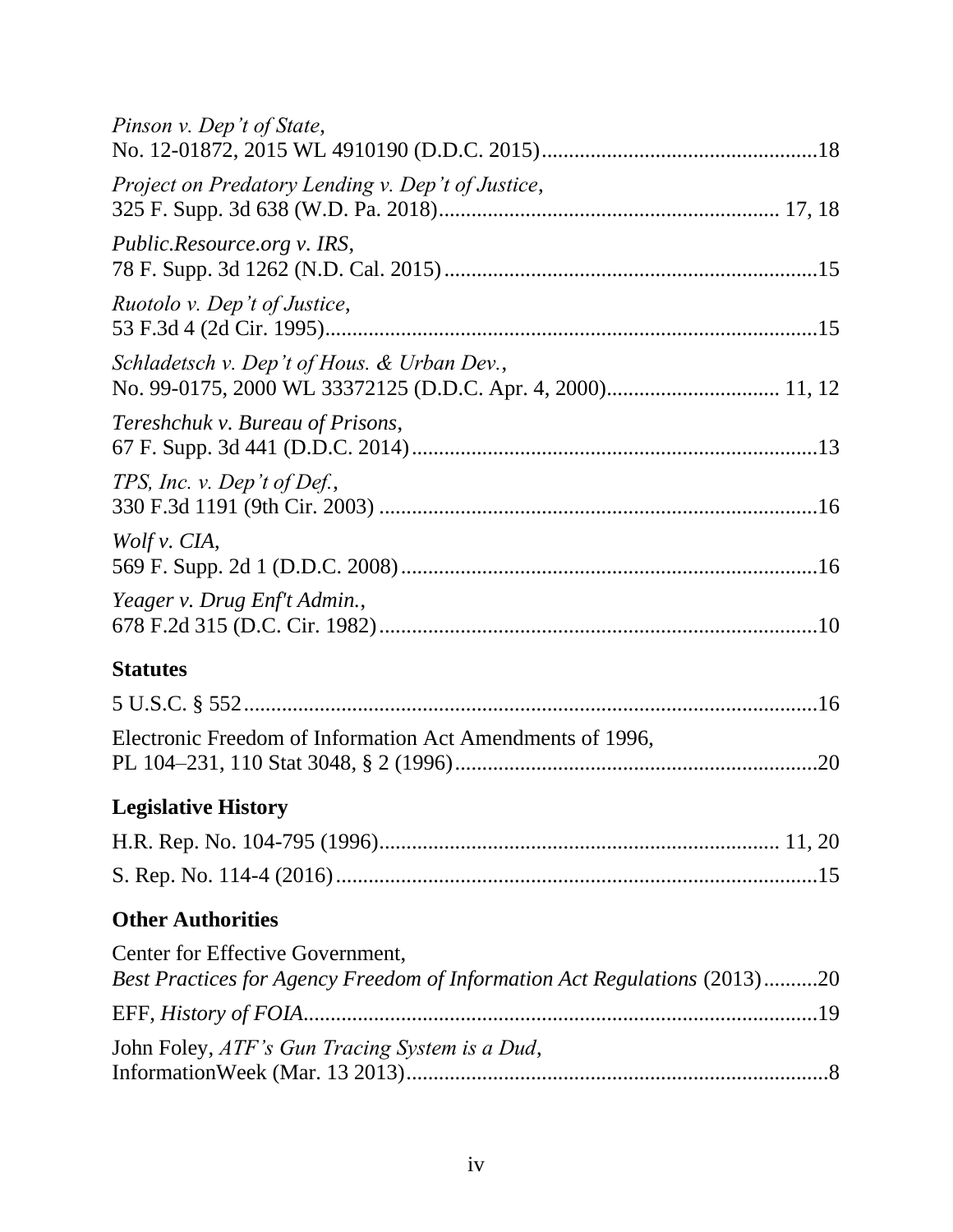| Memorandum on the Freedom of Information Act,                             |
|---------------------------------------------------------------------------|
| <b>RAND</b> Corporation,                                                  |
|                                                                           |
| Stephanie Alvarez-Jones, "Too Big to FOIA": How Agencies Avoid Compliance |
| with the Freedom of Information Act, 39 CARDOZO L. REV., 1055 (2018)14    |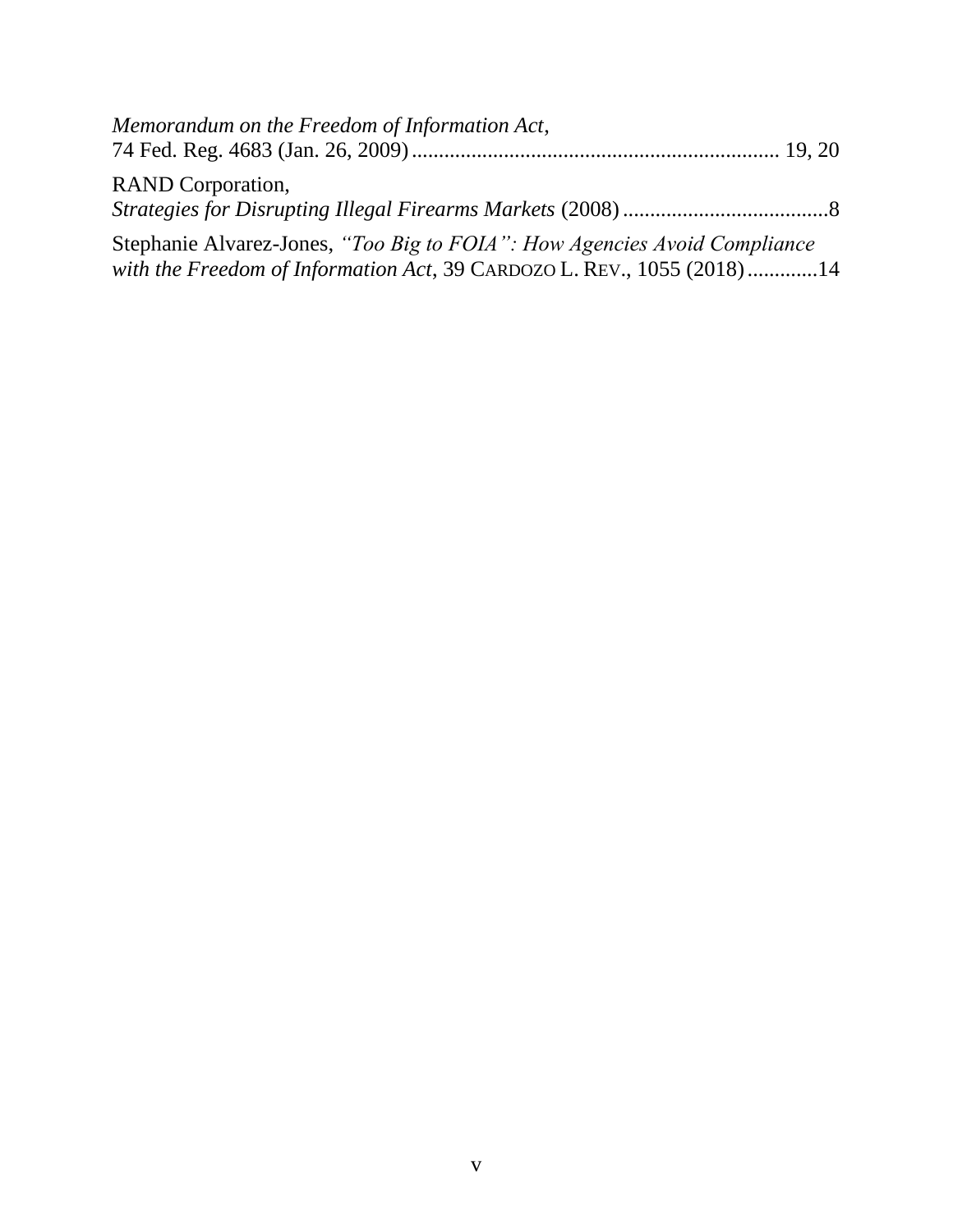#### **STATEMENT OF INTEREST OF AMICI CURIAE**

<span id="page-6-0"></span>*Amici curiae* consist of two media and media-related organizations and four individual data journalists and professors of journalism. 1,2 Collectively, *amici* have deep experience with the technical aspects of working with structured data, including databases, and with government transparency processes, including the Freedom of Information Act. As such, *amici* have a significant interest in a strong right of access to records held in government databases. Brief statements of the expertise of organizational and individual *amici* follow.<sup>3</sup>

**The MuckRock Foundation** is a journalism and government transparency non-profit that has helped thousands of requesters around the United States better file, share, and understand Freedom of Information requests. This work has often involved obtaining and analyzing federal databases, including data on the government's 1033 program that led to reforms of this program. They often work with agency FOIA personnel and IT departments to help craft requests for data that

<sup>1</sup> Pursuant to Fed. R. App. P. 29(a)(4)(E), *amici curiae* certify that no party's counsel authored this brief in whole or in part; no party or party's counsel contributed money that was intended to fund preparing or submitting this brief; and no person—other than the *amici curiae*, their members, or their counsel—contributed money that was intended to fund preparing or submitting this brief.

<sup>2</sup> Pursuant to Fed. R. App. P. 29(a)(2), *amici curiae* certify that all parties have consented to the filing of this brief.

<sup>3</sup> Biographies of individual *amici* are provided solely for identification purposes.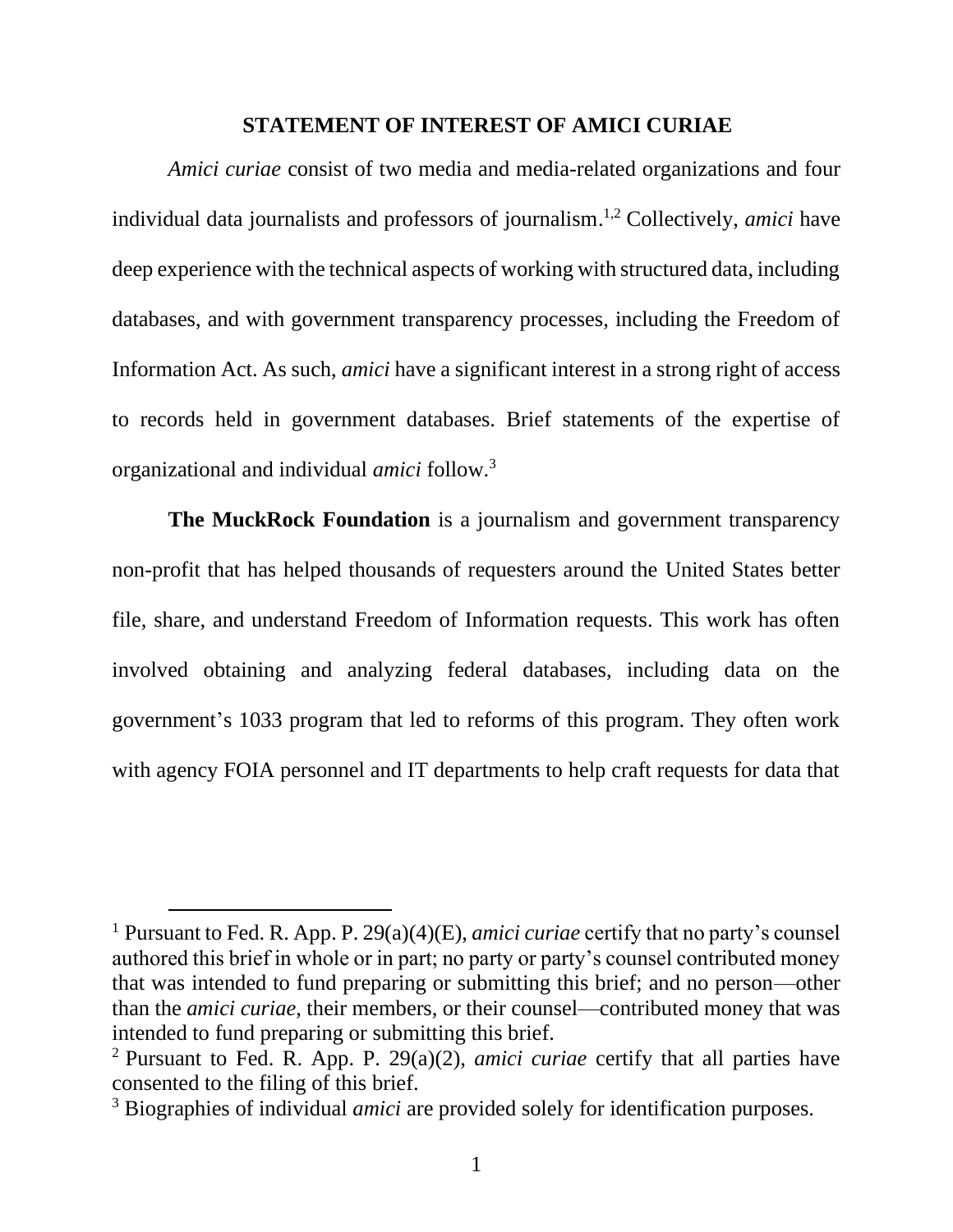protects privacy and reduces the burden on agency staff while providing key insights into government operations.

**The Reporters Committee for Freedom of the Press** is an unincorporated nonprofit association. The Reporters Committee was founded by leading journalists and media lawyers in 1970 when the nation's news media faced an unprecedented wave of government subpoenas forcing reporters to name confidential sources. Today, its attorneys provide pro bono legal representation, *amicus curiae* support, and other legal resources to protect First Amendment freedoms and the newsgathering rights of journalists.

**Dana Amihere** is the data editor at Southern California Public Radio (KPCC/LAist). She's a designer, developer and data journalist who has previously worked for The Dallas Morning News, The Baltimore Sun and Pew Research Center. She has worked with government databases to report on education, homelessness and inequality in the criminal justice system. She is currently helping manage data for a statewide news collaborative, the California Reporting Project, which aims to uncover police misconduct through records obtained under the state's new transparency law.

**Meredith Broussard** is an Associate Professor at the NYU Arthur L. Carter Journalism Institute. She is the author of Artificial Unintelligence: How Computers Misunderstand the World (MIT Press 2018) and "Big Data in Practice: Enabling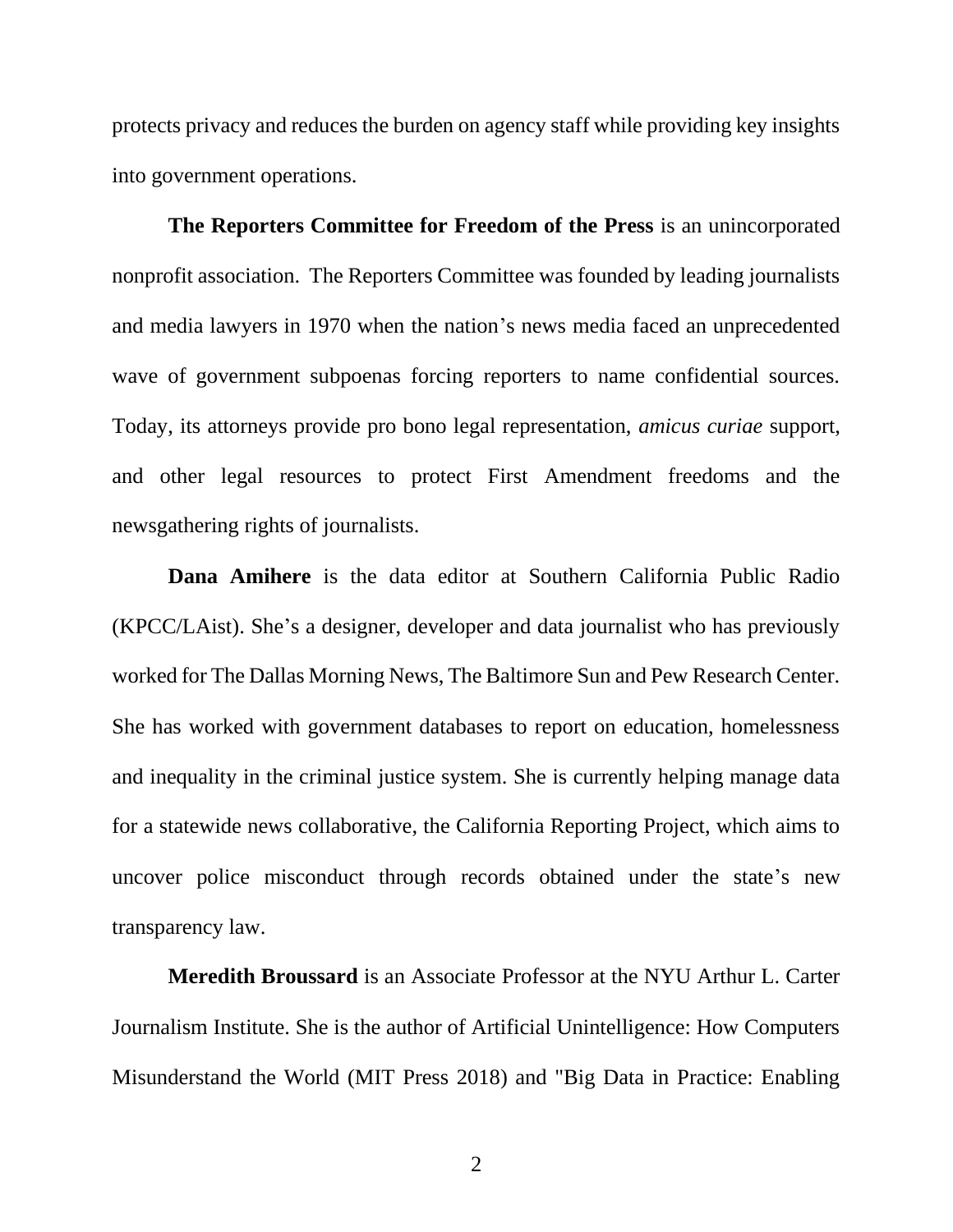Computational Journalism Through Code-Sharing and Reproducible Research Methods." Her research focuses on the use of data analysis in investigative reporting.

**Stephen K. Doig** is a senior faculty member of the Walter Cronkite School of Journalism at Arizona State University, where he teaches the principles of data journalism to students and professionals. Before joining ASU in 1996, he spent 20 years as an investigative reporter and editor at the Miami Herald, specializing in analysis of public-record data sets for stories that won numerous awards, including the Pulitzer Prize for Public Service.

**Jeff South** is a retired professor from Virginia Commonwealth University who specializes in data journalism. Working with the Society of Professional Journalists, the International Center for Journalists and other groups, he has conducted data workshops across the United States and around the globe. In 2014, South served as a Fulbright Scholar in China, teaching data journalism and visualization to journalism students and professionals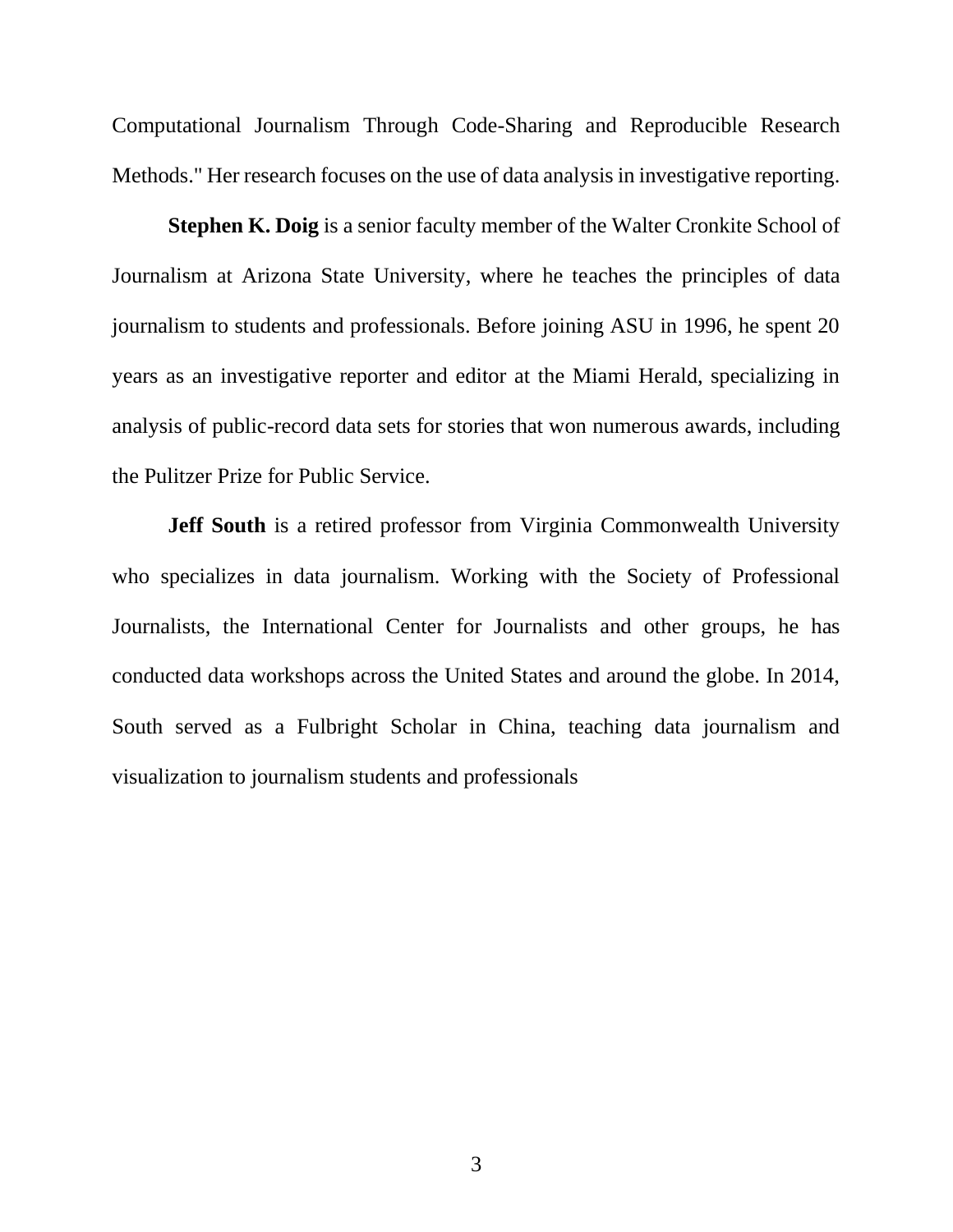#### **SUMMARY OF ARGUMENT**

<span id="page-9-0"></span>This is a case about how far the right of the public to "know what their government is up to," *Dep't of Justice v. Reporters Comm. for Freedom of the Press*, 489 U.S. 749, 773 (1989), extends in the digital age, when federal agencies increasingly store information in powerful, searchable databases instead of filing cabinets. Appellee Everytown for Gun Safety Support Fund ("Everytown") argues that agencies are required to search databases for responsive records—a position that is consonant with the purpose, history, and interpretation of the FOIA. The Bureau of Alcohol, Tobacco, Firearms, and Explosives ("ATF"), on the other hand, argues that database searches that produce aggregate results are beyond the scope of the FOIA because they entail the creation of new records.

The ATF's position appears to be based on an incorrect understanding of how databases function. Electronic databases are different from other methods of data storage in that they store information in a highly structured format, designed to be queried in many ways. Although information in a database can be extracted in an almost limitless number of arrangements, each of these arrangements involves access to the same, existing data. Because there is no meaningful technical distinction between searches for "raw" data and "aggregate" data, there is no reason for this Court to create a legal distinction between the two.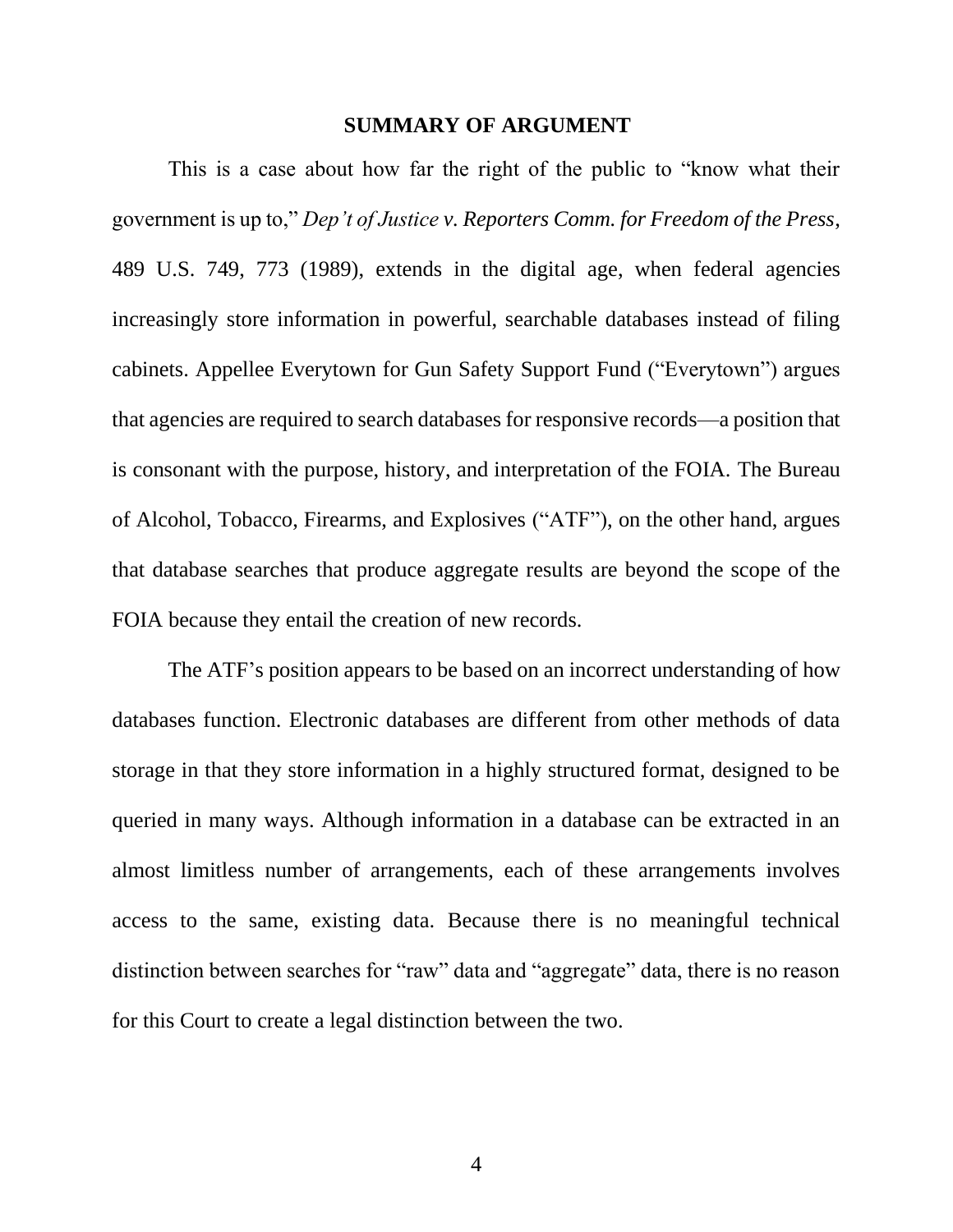The ATF's position also appears to rest on a misunderstanding of the undue burden rule. Under this rule, which is a judicially-created doctrine that grants leeway to agencies above and beyond what is contained in the text of the FOIA, agencies are not required to conduct searches that would place an unreasonable burden on their operations. However, the rule does not allow agencies to invent extra work to establish an undue burden. The ATF effectively advocates for the creation of a special standard for aggregate data requests that would allow them to consider time spent cleaning up, filling in, reviewing, and even visualizing data. The Court should reject this position and apply the traditional undue burden test, under which Everytown's request is clearly reasonable.

Finally, the Court should consider the implications of the ATF's position for both the policy and the implementation of the FOIA. The ATF's arguments directly contravene the presumption of openness that has historically been at the heart of the FOIA. Moreover, the ATF's proposed rule, which would artificially distinguish between "raw" and "aggregate" data, would impede the administration of the FOIA and unnecessarily burden requesters, agencies, and courts alike. *Amici*, therefore, urge this Court to affirm the lower court's decision and interpret the FOIA in way that supports access to records stored in electronic databases.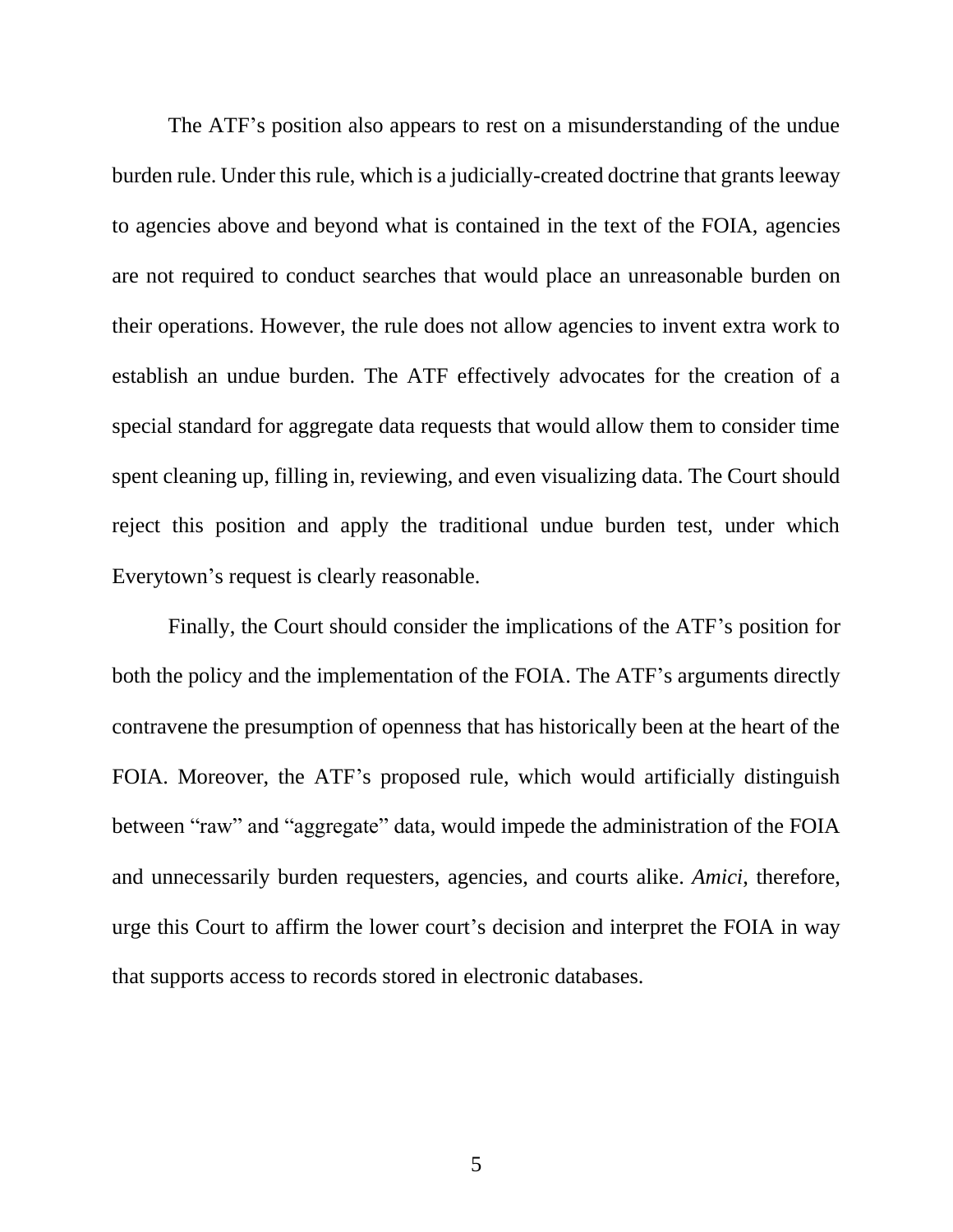#### **ARGUMENT**

<span id="page-11-0"></span>The Bureau of Alcohol, Tobacco, Firearms, and Explosives ("ATF") Firearms Tracing System ("FTS") is available to about 23,000 law enforcement agencies federal, local, domestic, and overseas. Joint Appendix ("JA"), Docket Nos. 28–29, at 369. Yet it is not available to the public—at least according to the ATF. Specifically, the ATF argues that it is exempt from disclosing information from the FTS to appellee Everytown for Gun Safety Support Fund ("Everytown") under both the Tiahrt Amendment and the "new records doctrine," a rule stating that agencies are not obligated to create new records in responding to FOIA requests. *Amici* address only second issue: does querying data from an electronic database require the creation of a new record? The ATF argues that it does.

The ATF's argument misapprehends both the relevant jurisprudence and the reality of how databases are structured and used. Both legally and practically, there is no meaningful difference between a query that extracts disaggregate data from a database and one that extracts aggregate data. Furthermore, the ATF's attempt to rely on the time it would take to clean up, analyze, visualize, and review the requested information to justify its refusal to disclose said information ignores that there is already a perfectly serviceable test that determines when an agency may refuse to release records in response to overly complex requests: the undue burden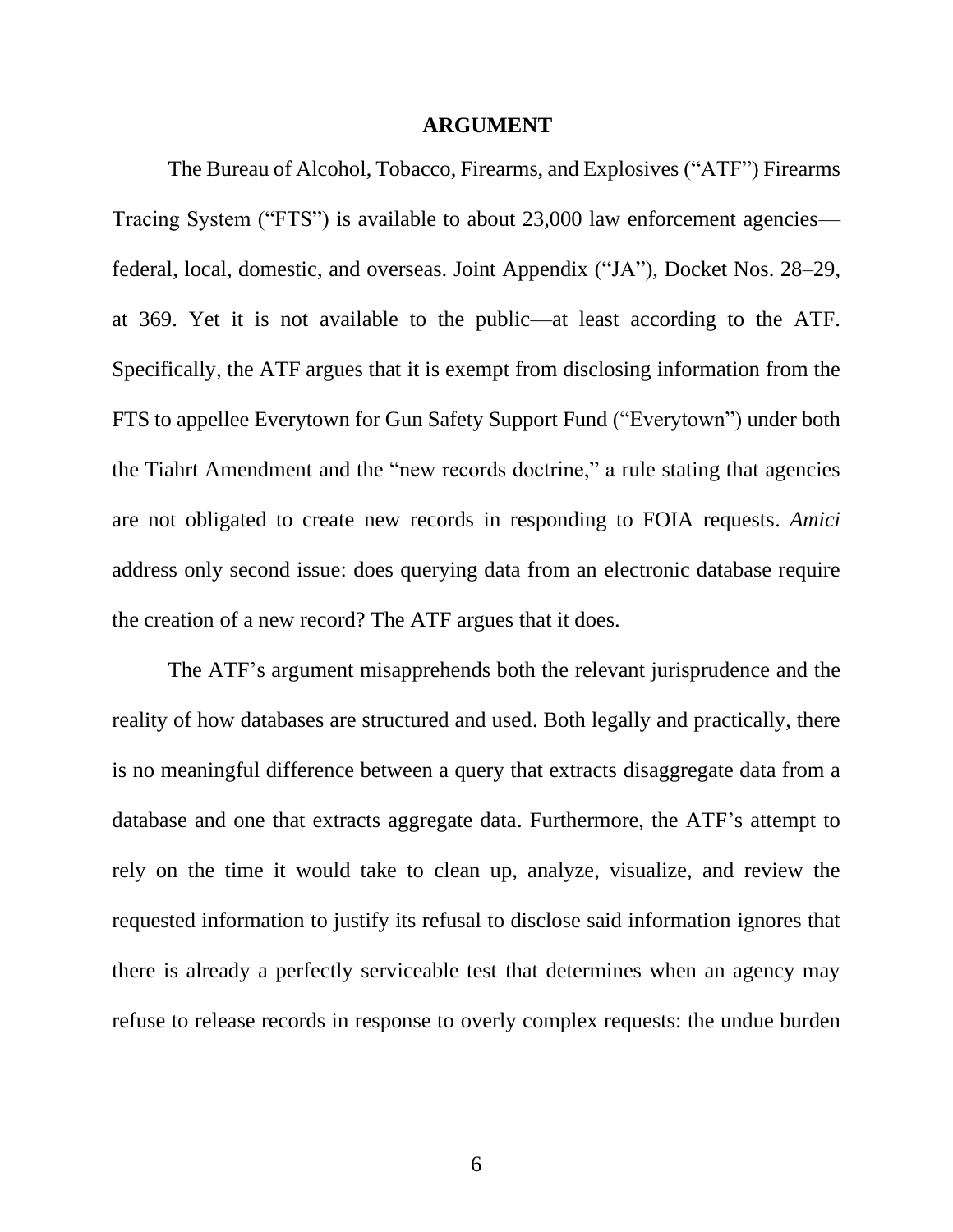test. Finally, the ATF's interpretation of the FOIA would have consequences that contravene the purpose of both the FOIA and the E-FOIA Amendments.

## <span id="page-12-0"></span>**I. Retrieving aggregate data from an electronic database does not require the creation of a new record.**

The law dictates—and the ATF recognizes—that electronic databases are records systems for purposes of the FOIA and that agencies are obligated to search for and produce non-exempt records stored in such databases. *See* Brief for Defendant-Appellant ("ATF Br."), Docket No. 27, at 37 n.9. The ATF nevertheless argues that in this case extracting information from the FTS would constitute the creation of a new record, especially because Everytown requested "aggregated" data. *Id.* at 38. The ATF's attempt to define the aggregation of data as a separate, analytical step, rather than part and parcel of the search of a records system, is neither representative of how electronic databases function nor consonant with the governing case law.

## **A. There is no meaningful technical distinction between searching data in a database and retrieving aggregate data.**

<span id="page-12-1"></span>Electronic databases make information easier to access and compile than ever. However, the same capabilities that make databases so useful also make them unlike traditional records storage systems such as paper files. Thus, databases do not always fit neatly into the structure of traditional FOIA requests. Traditionally, when a requester makes a FOIA request to an agency, the agency will see if it has any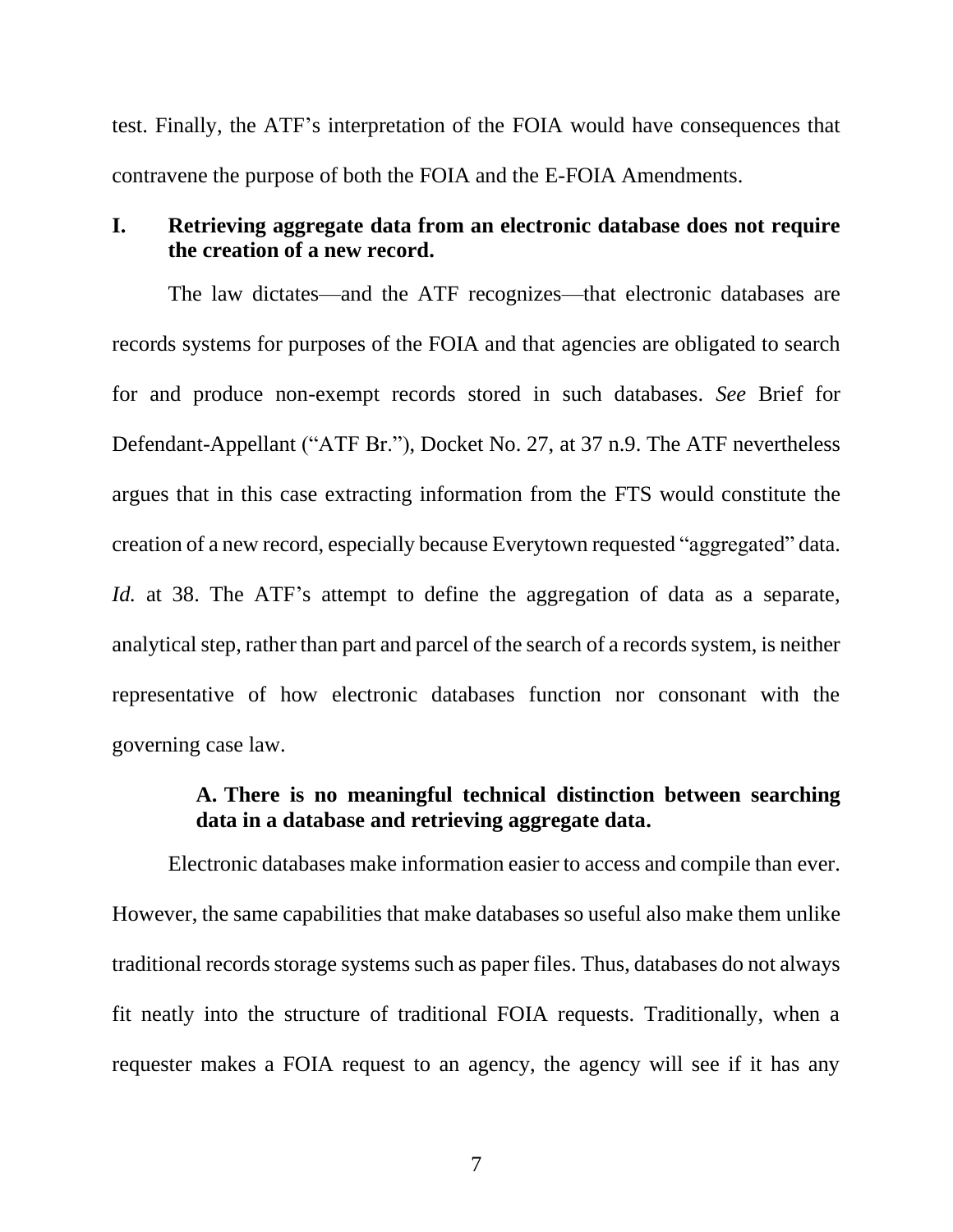records responsive to that request. If it does not, the parties and *amici* agree, the agency does not have the obligation to create a new record. *See NLRB v. Sears, Roebuck & Co.*,421 U.S. 132, 161–62 (1975).

Databases are different. Databases do not contain records in a fixed structure the way filing cabinets or even other electronic formats do. Rather, records in a database—at least a relational database like the one at issue in this case $4$ —are more like the sides of a Rubik's Cube. In this analogy, each colored square is a piece of data that can be combined and recombined into an almost infinite number of configurations. Of course, a relational database is usually much more complex—and more elegant—than a plastic toy. Fortunately, unlike a Rubik's Cube that is intended to present a puzzle, databases are designed to make searching and manipulating data as painless as possible.

A database is generally, although not always, composed of tables of information. Each table has rows, columns, and values, much like a printed table.

<sup>4</sup> The FTS database at issue in the present case is, to the best of *amici*'s knowledge, built in Oracle, a relational database management system. *See* RAND Corporation, *Strategies for Disrupting Illegal Firearms Markets*, 15 n.3 (2008), available at https://www.rand.org/content/dam/rand/pubs/technical\_reports/2008/

RAND\_TR512.pdf [https://perma.cc/N46A-KK8U] ("Since 1998, FTS has run on an Oracle® database and application platform . . . ."); John Foley, *ATF's Gun Tracing System is a Dud*, InformationWeek (Mar. 13 2013), https://www.informationweek.com/applications/atfs-gun-tracing-system-is-adud/d/d-id/1109062 [https://perma.cc/Z4US-2SVN] ("[FTS] pulls together information from a variety of sources, mostly Oracle databases.").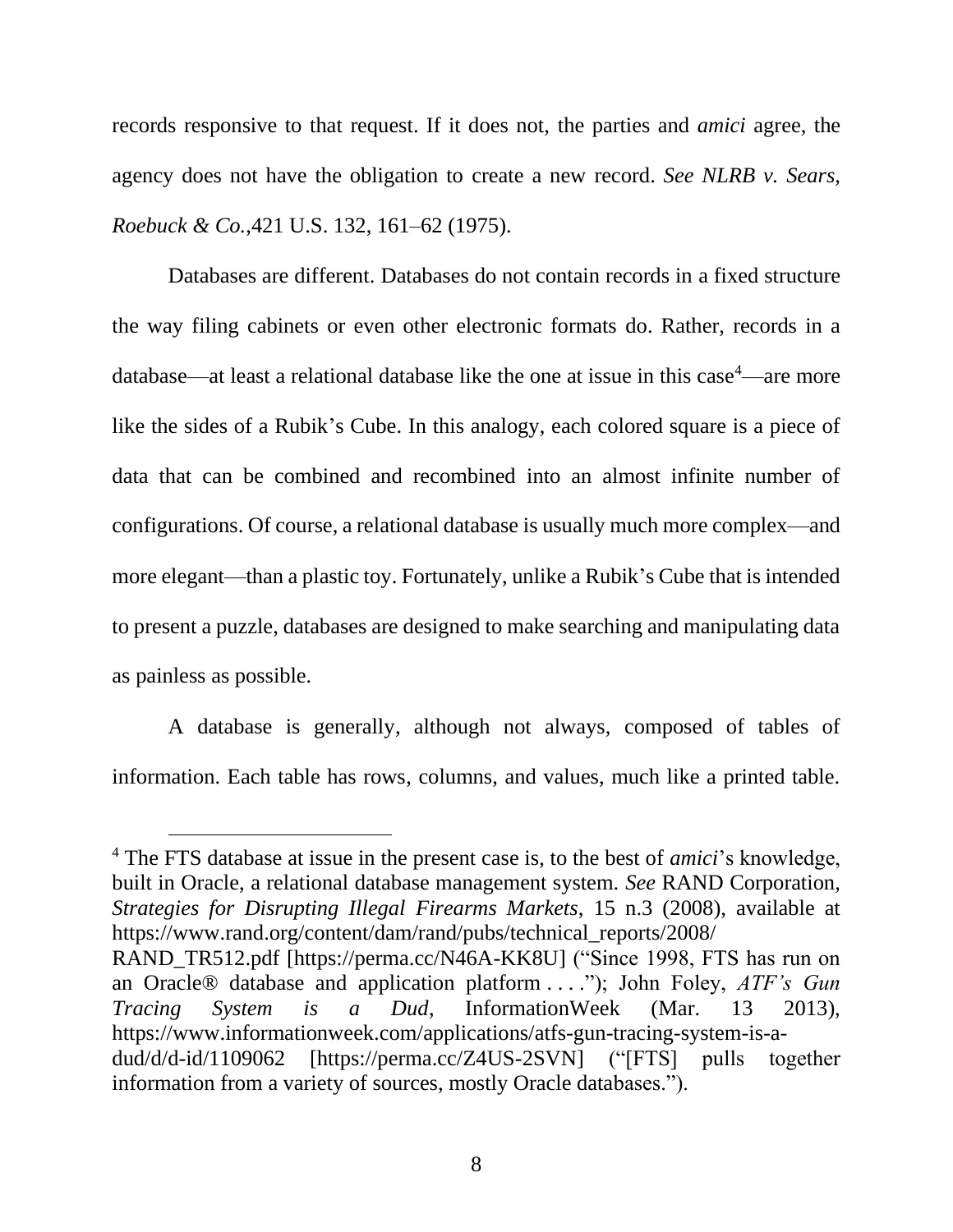However, in a relational database, related information—such as the gun make, model, location, crime, and date recovered—is often distributed across several separate tables. In order to view this distributed data as a coherent whole, a user generally must enter a query. In the Structured Query Language ("SQL") used in Oracle, the query used to retrieve data is called a SELECT statement.<sup>5</sup> A SELECT statement may be entered manually as a text string or through a graphical interface. In either case, the SELECT statement locates and combines individual data points and presents them to the user in a tabular format. Like rotating the sides of a Rubik's Cube, each query assembles the data in a different combination. Type in a new query, the squares of the Rubik's Cube get moved around and recombined, and the user sees a new result. Just as one would generally not pry the sides off a Rubik's Cube and view them in a scattered heap, a user would generally not view the contents of a relational database without running a SELECT statement.

SELECT statements are almost infinitely customizable. A user can retrieve all of the information in a table, or across multiple tables, with a single command. A user can also SELECT specific rows, columns, or values, down to a single point of

<sup>&</sup>lt;sup>5</sup> There are other types of queries that instruct a database management system to insert, update, or delete data from a database, or to alter the structure of the tables, rows, columns, or other data structures that make up the database. Such queries are beyond the scope of FOIA, as they would require agencies to create, alter, or destroy records. For the purpose of this brief, *amici* use the term "query" to refer exclusively to queries that select information without changing the structure or contents of the database.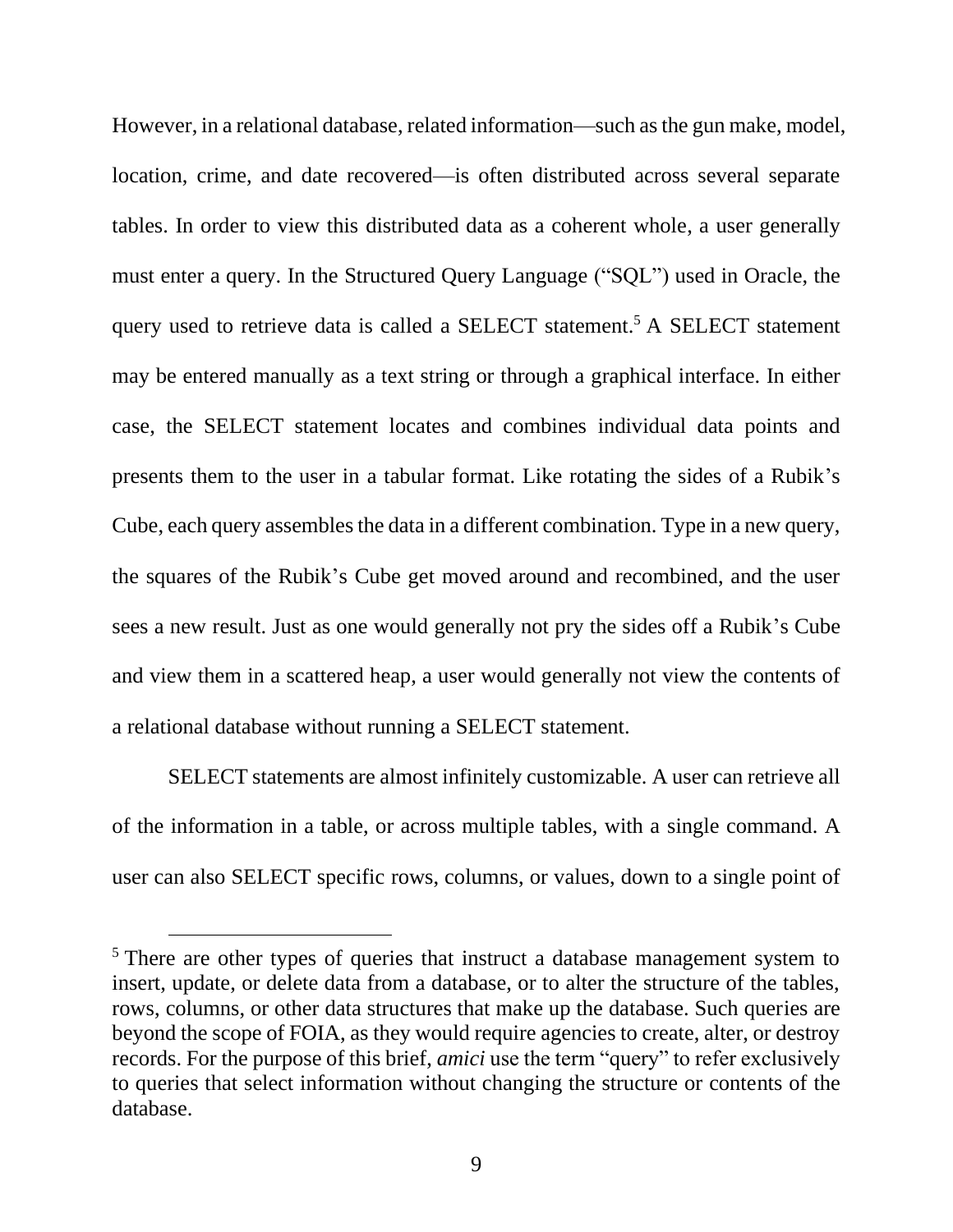data. A user can reorder data and perform numerous transformations, extracting sums, averages, and other statistical information. All of these operations use the same SQL syntax. Thus, contrary to the ATF's arguments, there is no meaningful technical distinction between queries that retrieve "raw data" or "the number of entries in [a] database" and those that retrieve "statistical" or "aggregated" data. *See* ATF Br. at 38. Rather, both require the same basic operation with only minor syntactical differences.<sup>6</sup> No matter how you twist and turn the Rubik's Cube, you are still seeing the same colored squares—just in different configurations.

## **B. The Court should not create an artificial legal distinction between searching data in a database and retrieving aggregate data.**

<span id="page-15-0"></span>It is well-established that electronic database searches do not involve the creation of new records. *See Yeager v. Drug Enf't Admin.*, 678 F.2d 315, 321 (D.C. Cir. 1982) ("Although accessing information from computers may involve a somewhat different process than locating and retrieving manually-stored records, these differences may not be used to circumvent the full disclosure policies of the FOIA."); *Schladetsch v. Dep't of Hous. & Urban Dev.*, No. 99-0175, 2000 WL

<sup>6</sup> To the extent that the ATF argues that aggregation of FTS data cannot be conducted in Oracle using SQL statements and requires specialized statistical software, *see* ATF Br. at 6-7, *amici* agree with Everytown that the ATF has failed to sustain its burden to demonstrate that this is the case, Brief for Plaintiff-Appellee ("Everytown Br."), Docket No. 36, at 38-40. *See Long v. ICE*, No. 17-CV-01097, 2018 WL 4680278, at \*6-7 (D.D.C. Sept. 28, 2018) (denying summary judgment where agency failed to explain in detail how responding to request for records stored in database would require "the creation of new data points").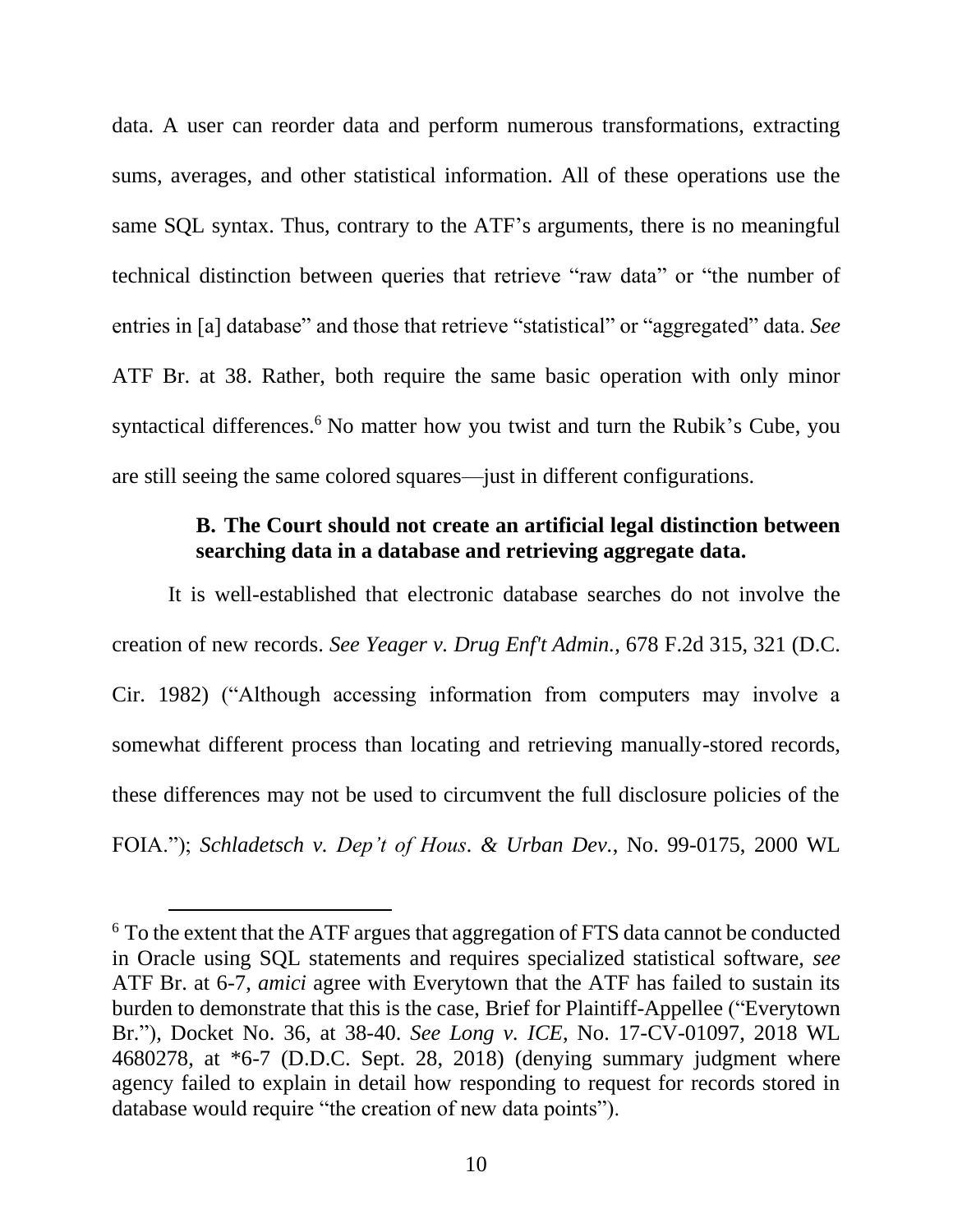33372125, at \*3 (D.D.C. Apr. 4, 2000) ("Electronic database searches are thus not regarded as involving the creation of new records."). As the House Report on the E-FOIA Amendments of 1996 stated, "[c]omputer records found in a database rather than in a file cabinet may require the application of codes or some form of programming to retrieve the information. Under the definition of 'search' in the bill, the review of computerized records would not amount to the creation of records." H.R. Rep. No. 104-795, at 22 (1996). As explained above, there is no technical reason to distinguish between searches that retrieve individual data points and searches that retrieve aggregate data. The ATF nevertheless implicitly asks the Court to distinguish such searches on legal grounds, arguing that the latter constitutes creation of a new record.<sup>7</sup>

<sup>&</sup>lt;sup>7</sup> In the court below, the ATF made two arguments that, while underdeveloped, are concerning to *amici*. First, the ATF asserted that producing the records requested by Everytown "would require an ATF employee to exercise judgment in selecting the search criteria." JA 57. This is equally true of any electronic search, aggregate or not. To suggest that any judgment on the part of a FOIA analyst results in the creation of a new record is to suggest that the FOIA is wholly inapplicable to databases—a position the ATF has not taken. In any event, Everytown's requests clearly state which database fields should be searched and how the resulting data should be aggregated. This requires no more independent judgment than searching an email database for a keyword, which the ATF expressly recognized as a required search under the FOIA. JA 376-77.

Similarly, the ATF asserted that it "has never prepared any annualized reports summarizing the specific statistical summaries sought [by Everytown]." JA 57. By this the ATF seems to suggest that it is only obligated to produce the results of database queries that it has previously conducted and saved in a fixed format. This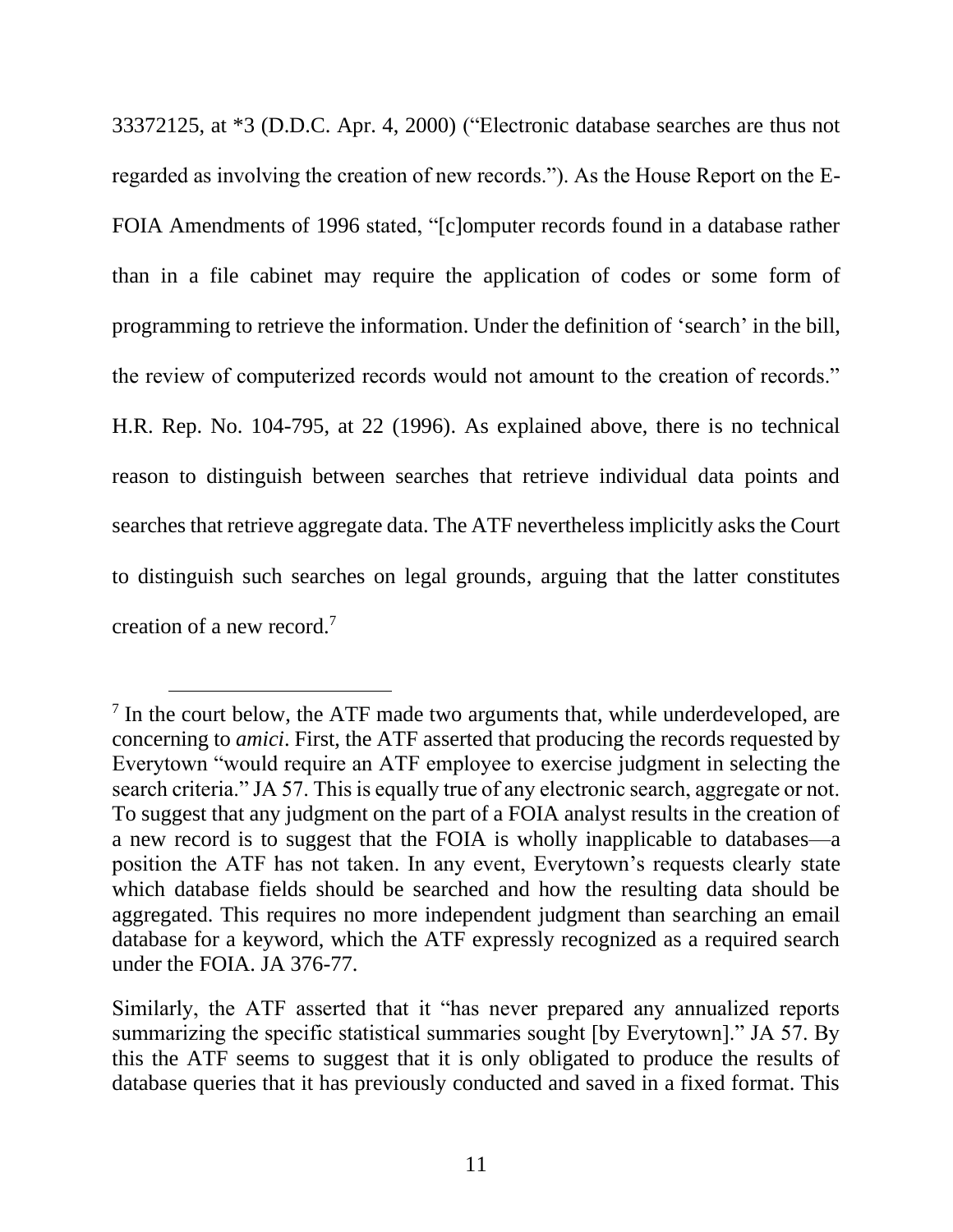While it is true that agencies are only required to produce records, not "answer" questions disguised as a FOIA request," *Hudgins v. IRS*, 620 F. Supp. 19, 21 (D.D.C. 1985), *aff'd*, 808 F.2d 137 (D.C. Cir. 1987); *Frank v. Dep't of Justice*, 941 F. Supp. 4, 5 (D.D.C. 1996), that rule is not implicated here. Unlike in *Hudgins* and *Frank*, where the agencies in question would have had to do legal or factual research, all that is required of the ATF here is to execute a SELECT statement (or the equivalent operation in a graphical interface) that retrieves aggregate data from the FTS—the same operation that ATF would be required to conduct to search for individual data points in the FTS. Rather than ask the Court to hold that certain SELECT functions are or are not required under the FOIA, *amici* propose a simpler rule: that the retrieval of data contained within a database constitutes access to a prior existing record and not the creation of a new record—regardless of the configuration in which it is retrieved.

Indeed, other courts have already acknowledged that the new records doctrine does not apply to retrieval of aggregate information contained within a database. *See Schladetsch*, 2000 WL 33372125, at \*3 ("Because HUD has conceded that it

is simply incorrect as a matter of law. *See Disabled Officer's Ass'n v. Rumsfeld*, 428 F. Supp. 454, 456 (D.D.C. 1977) ("[T]hat the net result of complying with the request will be a document the agency did not previously possess is not unusual in FOIA cases."). Additionally, such a rule would burden agencies because it would require them to keep a record of every search ever completed in order to determine whether a particular request seeks "new" records – or, as is more correct, existing records in a configuration that has not yet been extracted from a database.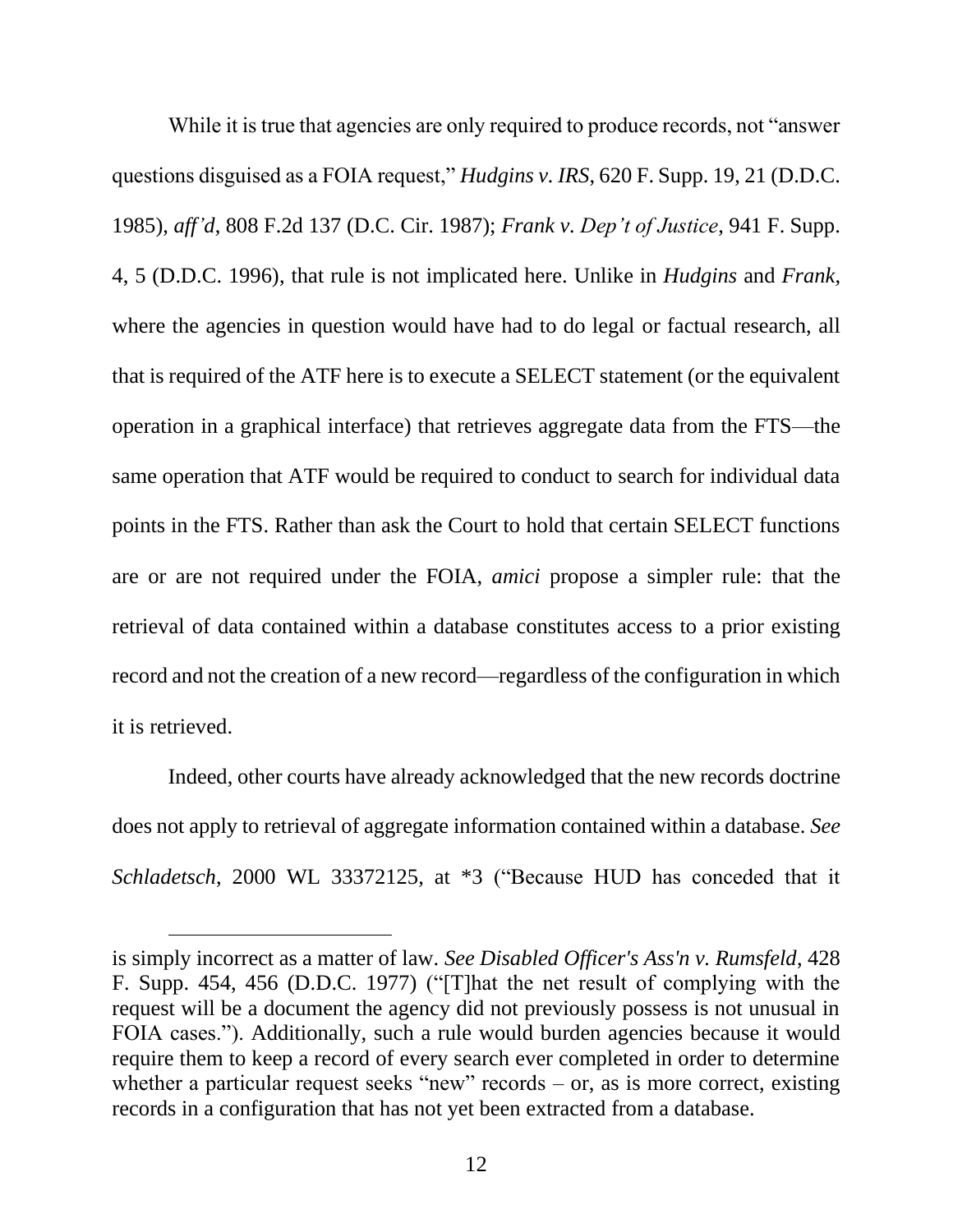possesses in its databases the discrete pieces of information which Mr. Schladetsch seeks, extracting and compiling that data does not amount to the creation of a new record."). True, some courts have also held the opposite. *See Nat'l Sec. Counselors v. CIA*, 898 F. Supp. 2d 233, 271 (D.D.C. 2012); *Tereshchuk v. Bureau of Prisons*, 67 F. Supp. 3d 441, 451–52 (D.D.C. 2014), *aff'd sub nom., Tereshchuk v. Bureau of Prisons, Dir.*, No. 14-5278, 2015 WL 4072055 (D.C. Cir. June 99, 2015). *Amici* respectfully submit that these decisions are based on a misunderstanding of how databases work. These decisions attempt to distinguish between producing a "listing or index" of the contents of a database and "the records themselves." *Nat'l Sec. Counselors*, 898 F. Supp. 2d at 271. However, as explained above, all database queries return a "listing"—or to use more precise language, a result set—of the contents of a database. To say that agencies must produce the contents of a database but not a given result set is like saying they must produce the pieces of a Rubik's Cube, but not if it is configured into a cube.<sup>8</sup>

<sup>8</sup> *Amici* recognize that, in some cases, a FOIA requester may seek and be entitled to the contents of a database as single record, or what is sometimes called a "data dump." If an agency determines that the contents of an entire filing cabinet are responsive to a request, it can (and should) produce those records without searching each file folder. Likewise, if the contents of an entire database are responsive, the agency can (and should) produce the database without executing a query. This in no way undermines the conclusion that, in the present case, the ATF is obligated to conduct a search of the FTS and produce the specific aggregate data Everytown has requested.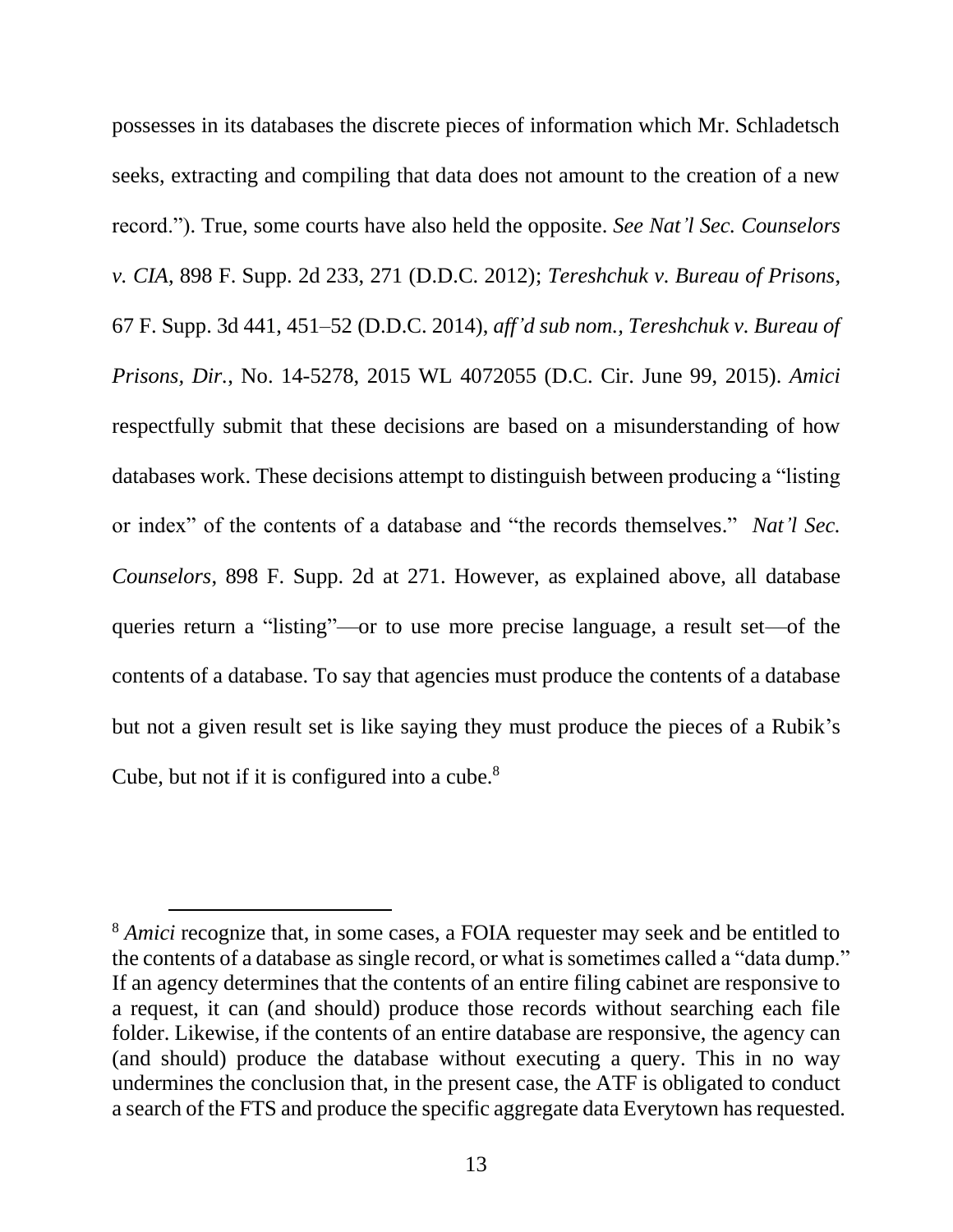<span id="page-19-0"></span>**II. Everytown's FOIA request does not constitute an undue burden on the ATF and should therefore be granted.**

The ATF argues that, because of the "exhaustive" steps required to produce the requested records, it should be excused from searching the FTS for responsive records. ATF Br. at 35. It further argues that, at least where the responsive records consist of aggregate data from a database, a reviewing court should consider not just the effort required to conduct a search for the responsive records, but the effort to clean up, fill in, review, and even produce visualizations of the responsive data even if the requester has asked for no such things. *Id.* at 35–36, 38.

But there is no need for this Court to craft a new test for aggregate data requests. Rather, the Court should apply the traditional undue burden test, which already allows agencies to avoid requests that require "'an unreasonably burdensome search.'" *Am. Fed'n of Gov't Emps., Local 2782 v. Dep't of Commerce*, 907 F.2d 203, 209 (D.C. Cir. 1990) (quoting *Goland v. CIA*, 607 F.2d 339, 353 (D.C. Cir. 1978)). Based on the facts below and the ATF's own admissions, Everytown's request is not an undue burden and should, therefore, be granted.

#### **A. The undue burden test applies to searches of electronic databases.**

<span id="page-19-1"></span>The undue burden test is a judicially-created rule that allows agencies to avoid expending unreasonable amounts of time and effort on overly-broad FOIA requests. *See* Stephanie Alvarez-Jones, *"Too Big to FOIA": How Agencies Avoid Compliance with the Freedom of Information Act*, 39 CARDOZO L. REV., 1055, 1064 (2018). The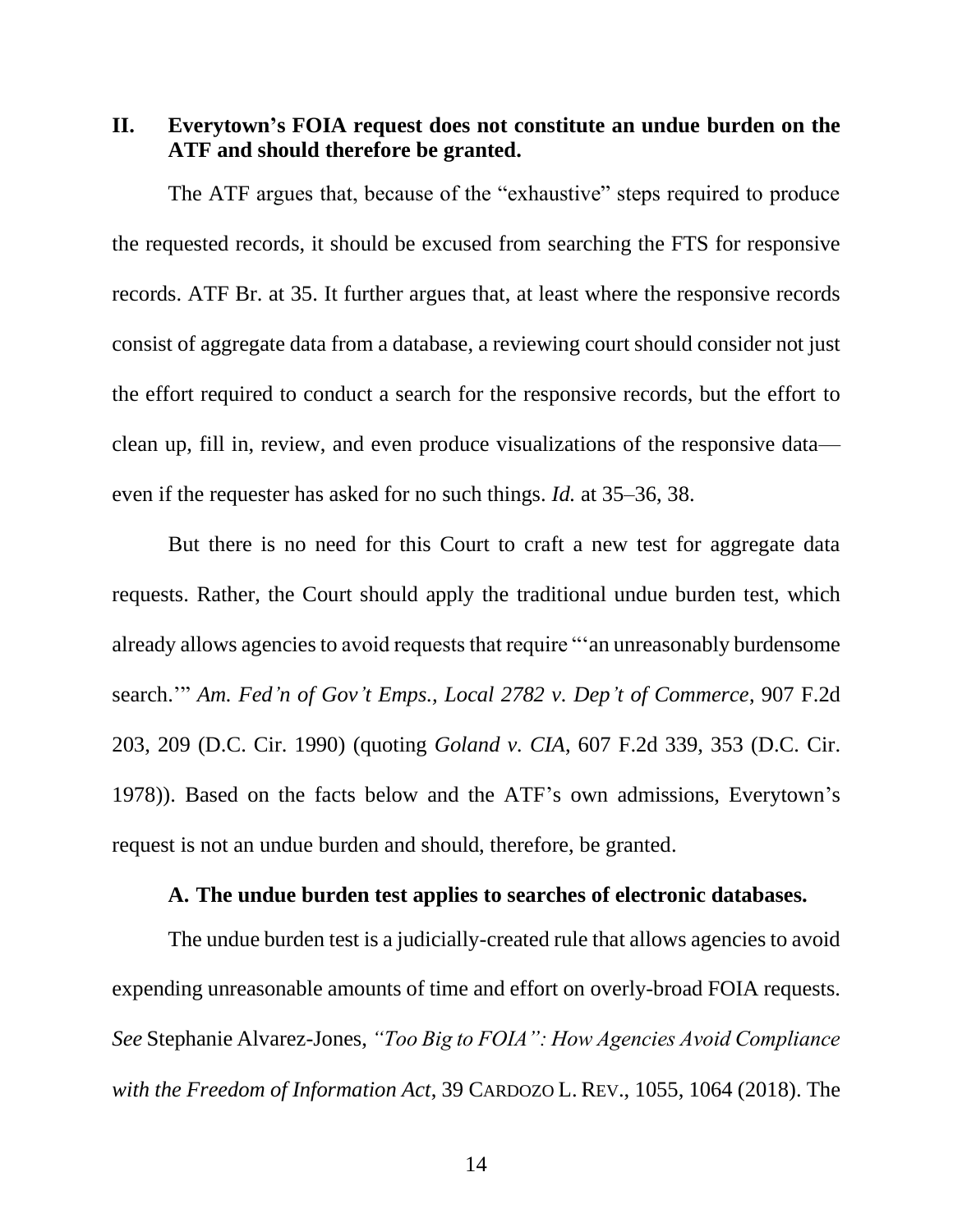undue burden test dates back to at least 1978, before the widespread use of electronic databases. *See Goland v. CIA*, 607 F.2d 339, 353 (D.C. Cir. 1978) (declining to require "unreasonably burdensome" search, even though responsive records might exist). The undue burden test considers the effort required to search for and, in some cases, redact and format responsive records—and no more. *See Long v. ICE*, 149 F. Supp. 3d 39, 55–56 (D.D.C. 2015); *Public.Resource.org v. IRS*, 78 F. Supp. 3d 1262, 1266 (N.D. Cal. 2015). The agency bears the burden of providing an explanation as to why a search would be burdensome. *Ruotolo v. Dep't of Justice*, 53 F.3d 4, 9 (2d Cir. 1995).

At its core, the FOIA exists to keep citizens informed, to combat corruption, and to hold government actors accountable. *See, e.g.*, *NLRB v. Robbins Tire & Rubber Co.*, 437 U.S. 214, 242 (1978). The FOIA also carries a presumption of disclosure, which requires an agency seeking to withhold information to show a specific identifiable harm to an interest protected by an exemption. S. Rep. No. 114- 4 at 3–4 (2016). The undue burden test in conjunction with the presumption of disclosure allows for a balance between promoting transparency and sufficient consideration as to whether a FOIA request will strain government resources.

Courts have applied the undue burden test to requests for records stored in electronic formats as well, including those stored in databases. *See Long*, 149 F. Supp. 3d at 55; *Ayuda, Inc. v. FTC*, 70 F. Supp. 3d 247, 275 (D.D.C. 2014). Congress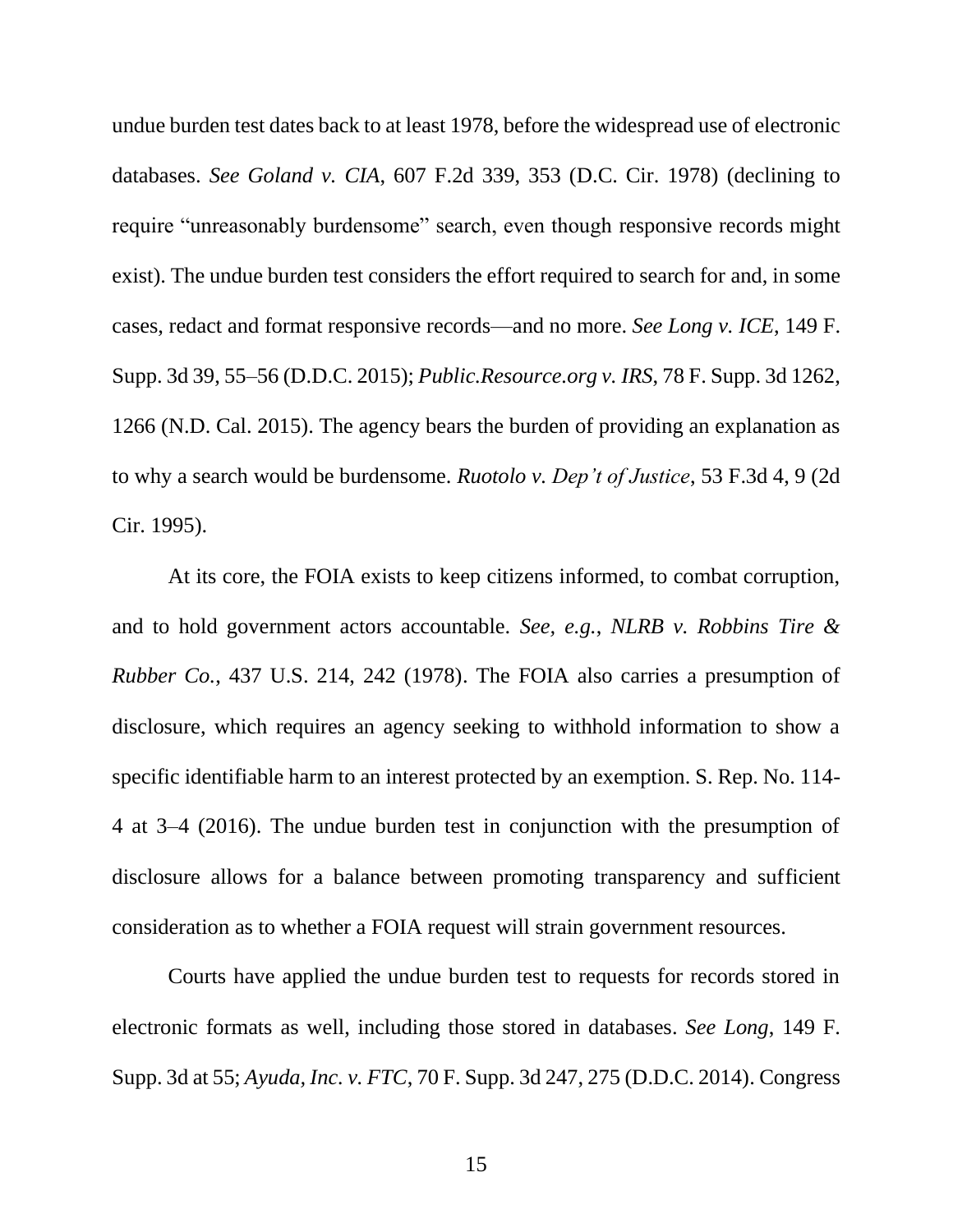enacted the E-FOIA Amendments of 1996 to allow technology to enhance FOIA's original purpose. Under the E-FOIA Amendments, agencies are required to conduct reasonable searches for electronic records "except when such efforts would significantly interfere with the operation of the agency's automated information system." 5 U.S.C. § 552(a)(3)(C). Courts have interpreted this language in line with the traditional undue burden test, noting that it is "intended simply to preclude requestors from forcing unusual requests that would impose unreasonable or additional burdens on an agency's data system, personnel, or resources." *TPS, Inc. v. Dep't of Def.*, 330 F.3d 1191, 1195 (9th Cir. 2003). In other words, the assistance of technology does not lower the threshold of what is considered an undue burden. As they did in the era of paper-only files and manual searches, agencies that seek to characterize an electronic search as an undue burden must demonstrate the amount of time and labor needed to search the records. *See Wolf v. CIA*, 569 F. Supp. 2d 1, 9 (D.D.C. 2008).

## **B. Everytown's FOIA request does not impose an undue burden.**

<span id="page-21-0"></span>To determine whether a FOIA request for records in a database constitutes an undue burden, courts look to the amount of time it would take to search for, compile, and (where appropriate) redact and format the data. *See Long*, 149 F. Supp. 3d at 56. These determinations are made on a case-by-case basis, and courts have examined requests across a wide spectrum. *See, e.g.*, *Dayton Newspapers, Inc. v. Air Force*,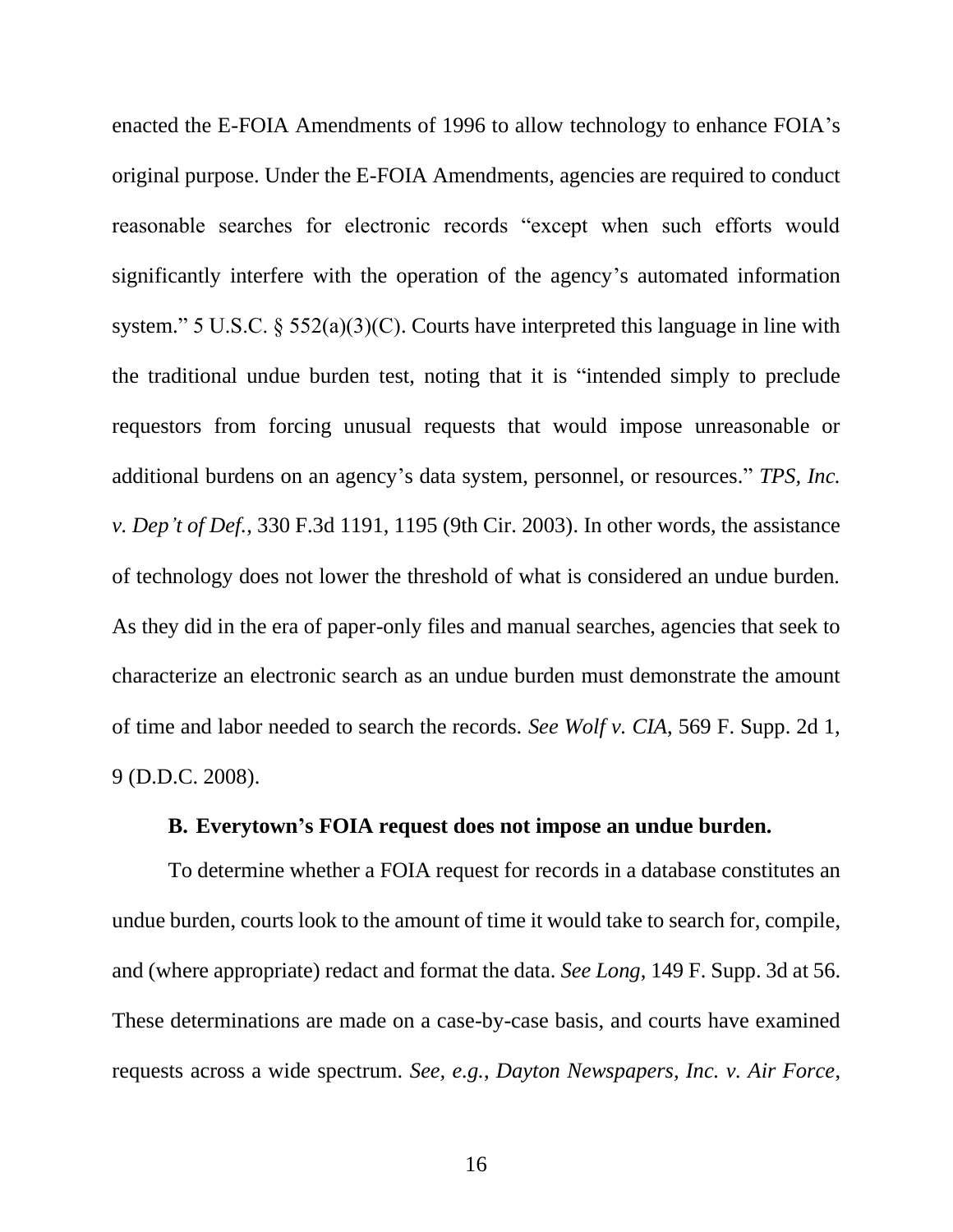35 F. Supp. 2d 1033, 1034–35 (S.D. Ohio 1998) (concluding that 51 work-hours was a "small price to pay" for the information sought); *cf. Project on Predatory Lending v. Dep't of Justice*, 325 F. Supp. 3d 638, 656 (W.D. Pa. 2018) (finding that a search producing 1.45 million pages of documents for review, with an estimated time of 460 years of review, would be unduly burdensome).

The amount of work that Everytown's request requires does not even approach what courts have found unreasonable. In *Dayton Newspapers*, a newspaper company brought a FOIA request compelling production records from databases containing medical malpractice information from the United States Air Force and Department of the Army. 35 F. Supp. 2d at 1034–35. The government argued that the because the databases involved individuals' information, and therefore implicated their privacy rights, heavy redactions would need to be made to the database, constituting an undue burden. *Id.* at 1035. The court found no undue burden, noting that the fifty-one hours required to produce and redact information was a "small price to pay." *Id.*

Here, the ATF estimates that the amount of time needed to gather the data requested by Everytown is a mere two hours. *See* JA 57 (noting that it would take two analysts one hour each to search for Everytown's requested data). The ATF does not provide any estimate of the time it would take to redact the data—indeed, it does not even argue that redactions are necessary. Nor does it provide an estimate of the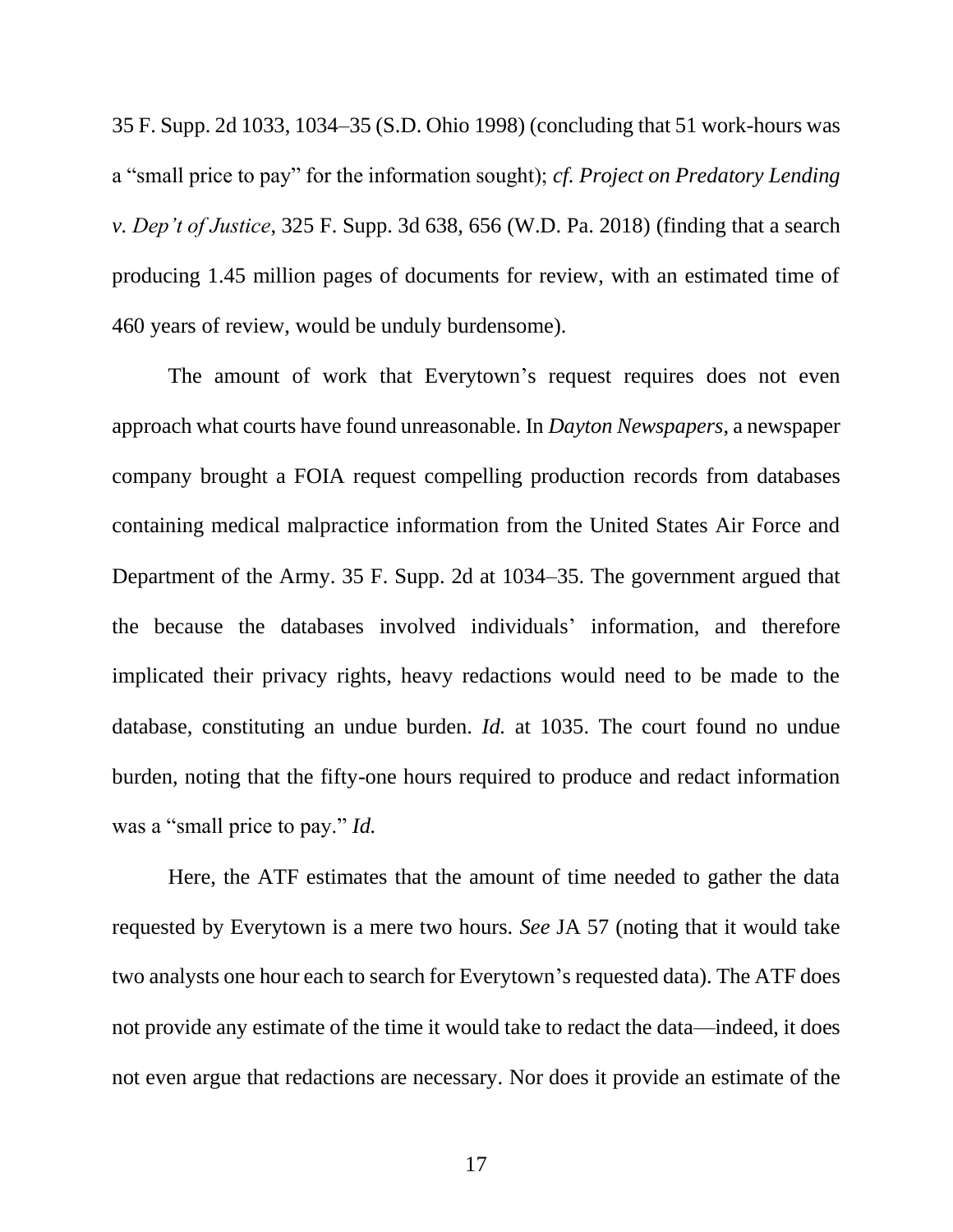time it would take to format the responsive records, if any. What it instead does is recount the time it would take to perform a host of operations that fall outside the boundaries of the undue burden test: cleaning up data, filling in missing values, and producing data visualizations.<sup>9</sup> In a case involving traditional paper records, there would be no basis for considering these task—none of which Everytown has requested—when determining the burden on the ATF. *Amici* therefore respectfully urge the Court to reject ATF's attempt to include these estimates simply because Everytown is seeking aggregate data.

## <span id="page-23-0"></span>**III. The ATF's position conflicts with both the purpose and administration of the FOIA.**

The FOIA is an integral part of having an open, transparent government. It

has been described as "one of the most important legal tools citizens and reporters

<sup>&</sup>lt;sup>9</sup> *Amici* note that even the ATF's inflated estimate falls within the bounds of reason. The ATF asserts that Everytown's request entails additional steps that would bring the total time needed to 160 hours. *See* JA 58. Courts have deemed similar requests reasonable. *See, e.g.*, *People for Am. Way Found. v. Dep't of Justice*, 451 F. Supp. 2d 6, 15 (D.D.C. 2006) (finding a database search requiring around 120 hours of work was reasonable and not unduly burdensome). Indeed, cases where a FOIA request was found unduly burdensome frequently involve time frames of an entirely different magnitude. *See, e.g.*, *Project on Predatory Lending*, 325 F. Supp. 3d at 656 (finding undue burden where request required review of approximately 1.45 million pages of documents); *Ayuda*, 70 F. Supp. 3d at 255 (finding review that would take more than 8,000 hours unduly burdensome); *Nat'l Day Laborer Org. Network v. ICE*, No. 16-CV-387, 2017 WL 1494513, at \*15 (S.D.N.Y. Apr. 19, 2017) (finding undue burden where request required between 436 and 1300 weeks of work); *Pinson v. Dep't of State*, No. 12-01872, 2015 WL 4910190, at \*3 (D.D.C. 2015) (finding request expected to take 44,886 hours unduly burdensome).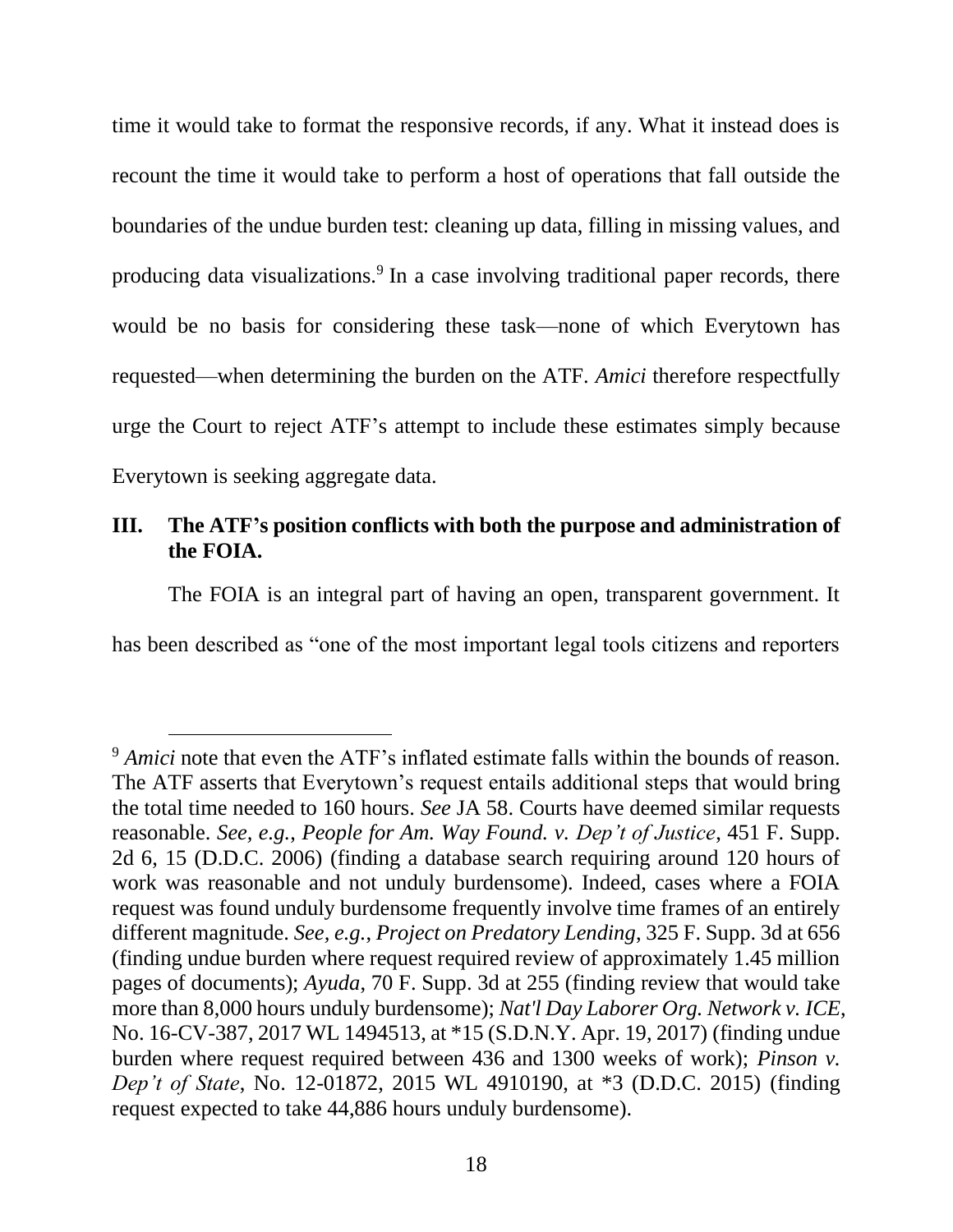have for furthering government transparency." EFF, *History of FOIA*, https://www.eff.org/issues/transparency/history-of-foia (last accessed May 29, 2020). The three branches of the federal government have clearly and repeatedly reminded each other that the mandates of the FOIA are not to be taken lightly. The ATF's interpretation of its responsibilities contravenes this history of openness.

The ATF's interpretation of the law would have practical consequences as well. The ATF's proposed rules would require technical knowledge that would be difficult for both FOIA requesters and federal agencies to understand and predict, requiring courts to make difficult factual determinations about the structure and content of agency databases. *Amici* respectfully ask the Court to consider these impacts when deciding this case.

#### **A. The ATF's position contravenes the presumption of disclosure.**

<span id="page-24-0"></span>In his first day of office in 2009, President Obama issued a Memorandum on Transparency and Open Government urging agencies that the FOIA "should be administered with a clear presumption: In the face of doubt, openness prevails." *Memorandum on the Freedom of Information Act*, 74 Fed. Reg. 4683, 4683 (Jan. 26, 2009). Recognizing that agencies are servants of the public, he called on them to adopt a presumption in favor of disclosure "to renew their commitment to the principles embodied in FOIA." *Id.* President Obama said that the agencies had an obligation to work "in a spirit of cooperation" with FOIA requesters, noting that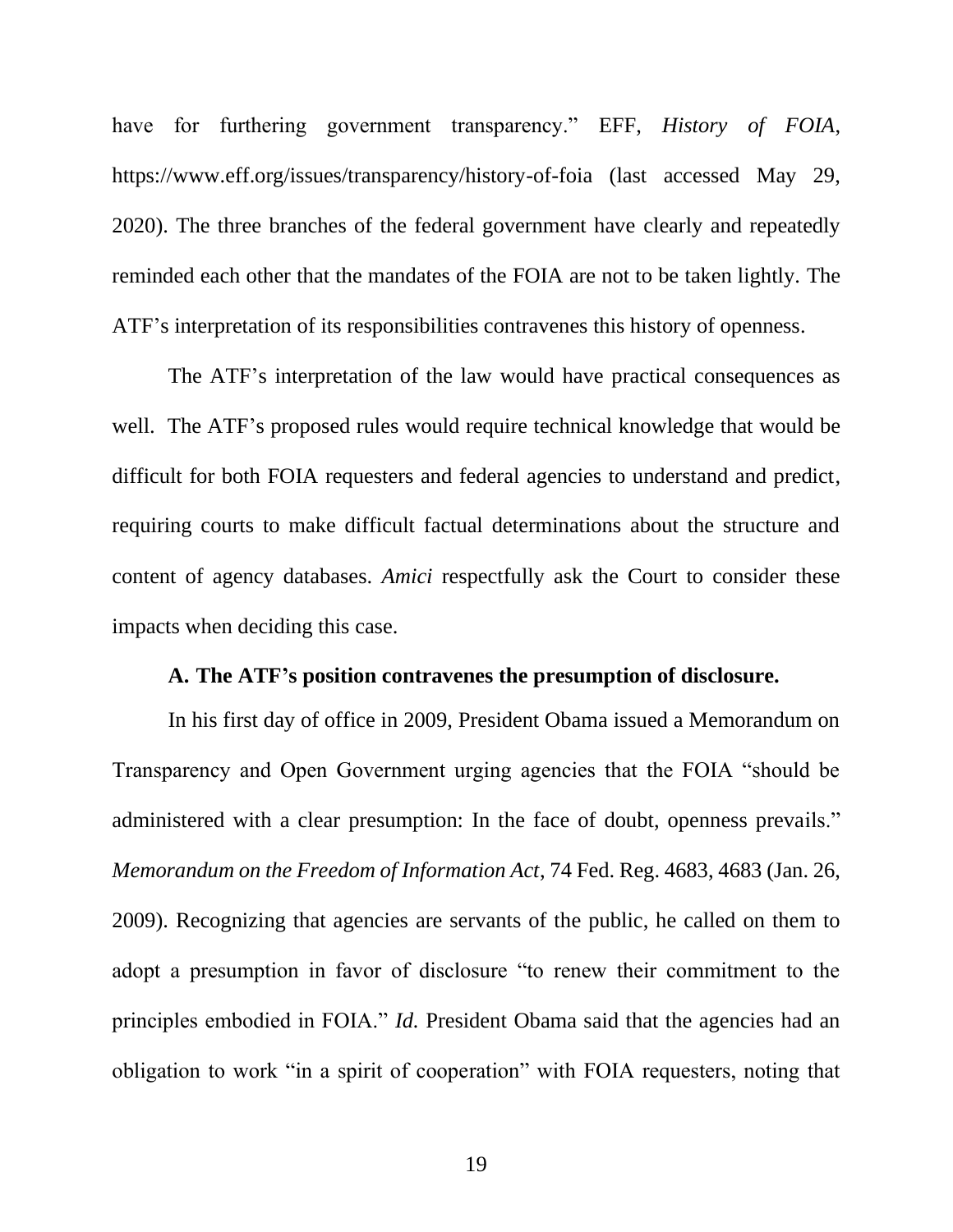unnecessary bureaucratic hurdles have no place in the "new era of open Government." *Id.* Some of the key benefits of the presumption of disclosure include ensuring proactive responses to information requests, as well as reducing disputes with requesters and avoiding litigation. Center for Effective Government, *Best Practices for Agency Freedom of Information Act Regulations* (2013), [https://www.foreffectivegov.org/sites/default/files/info/foia-best-practices](https://www.foreffectivegov.org/sites/default/files/info/foia-best-practices-guide.pdf)[guide.pdf.](https://www.foreffectivegov.org/sites/default/files/info/foia-best-practices-guide.pdf)

This principle is exemplified in the text and legislative history of the E-FOIA Amendments of 1996. The plain text of the statute establishes that the purposes of the Amendments are to:

(1) foster democracy by ensuring public access to agency records and information; (2) *improve public access to agency records and information*; (3) ensure agency compliance with statutory time limits; and (4) maximize the usefulness of agency records and information collected, maintained, used, retained, and disseminated by the Federal Government.

Electronic Freedom of Information Act Amendments of 1996, PL 104–231, 110 Stat 3048, § 2 (1996) (emphasis added). This purpose is confirmed by the legislative history. A report from the House Government Reform and Oversight Committee discussed the rise of the use of computers and electronic records and stated that "FOIA's efficient operation requires that its provisions make clear that the form or format of an agency record constitutes no impediment to public accessibility." H.R. Rep. No. 104-795, at 11. Courts have likewise confirmed that the E-FOIA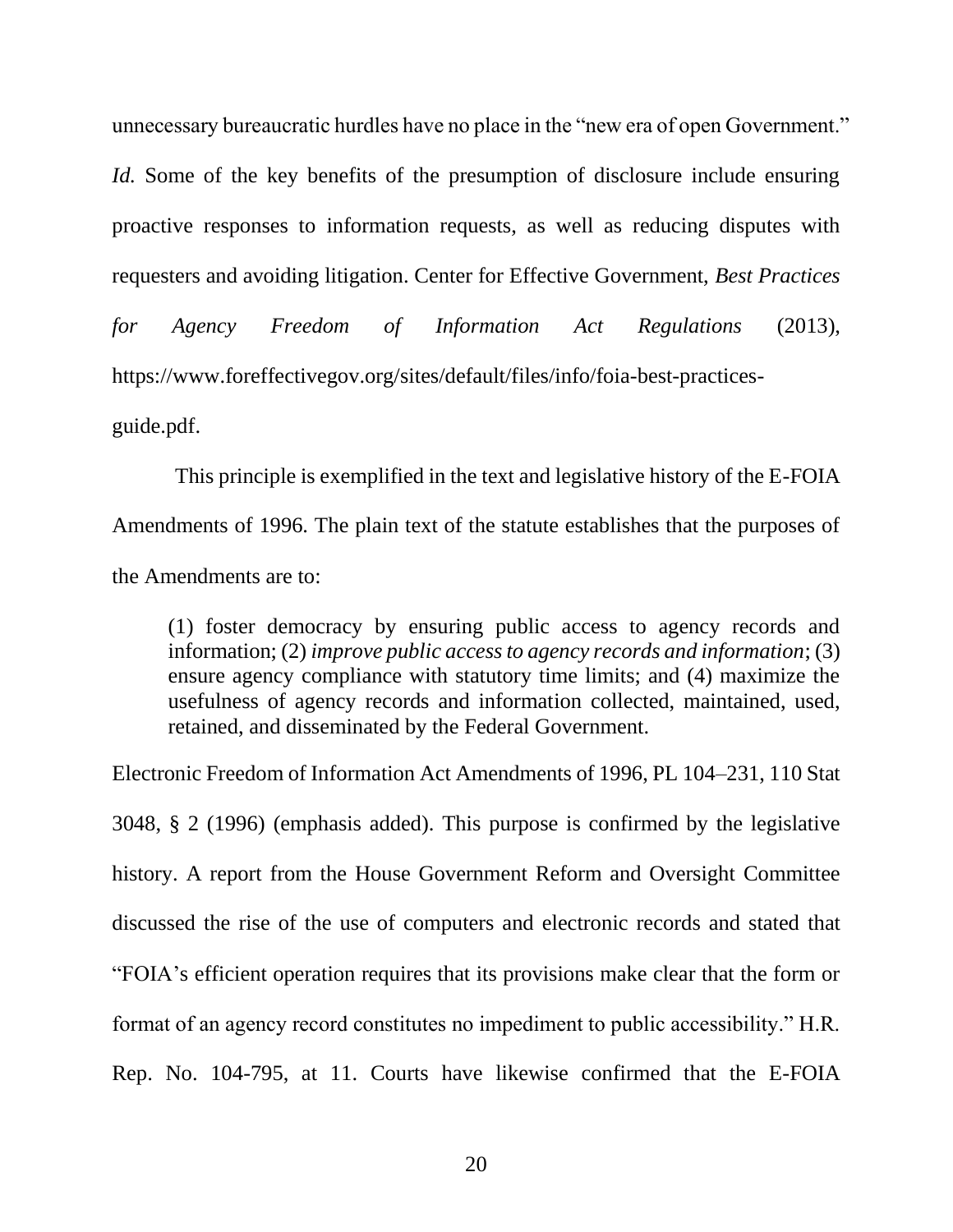Amendments were intended to ensure the public has access to electronic records. *See, e.g.*, *People for Am. Way Found.*, 451 F. Supp. 2d at 14 (identifying the broad goal of the E-FOIA Amendments as encouraging the use of technology in providing access to records).

The ATF's interpretation of the new records doctrine goes against this presumption of disclosure. By creating an artificial distinction between "existing" and "new" records in databases—based solely on whether certain functions are used in the query to retrieve the data—it attempts to shield the information that, if it existed in paper format, the ATF itself acknowledged would be subject to a FOIA request. JA 378. As described above, there is no technical or legal reason for this. Aggregate data from a database should be subject to traditional FOIA principles, including the presumption of disclosure, just like other agency records.

## **B. The ATF's interpretation of the new records doctrine would place unnecessary burdens on requesters, agencies, and courts.**

<span id="page-26-0"></span>The FOIA creates a public right of access to records held by government agencies. It is in all parties' interest, then, to make the rules governing that right of access as clear and predictable as possible. Under *amici*'s interpretation of the FOIA, searches for records in databases—including records consisting of aggregate data must be carried out by agencies so long as the information already exists in the database and querying the database does not constitute an undue burden. This is a simple, bright-line rule that does not turn on the type of database or the functions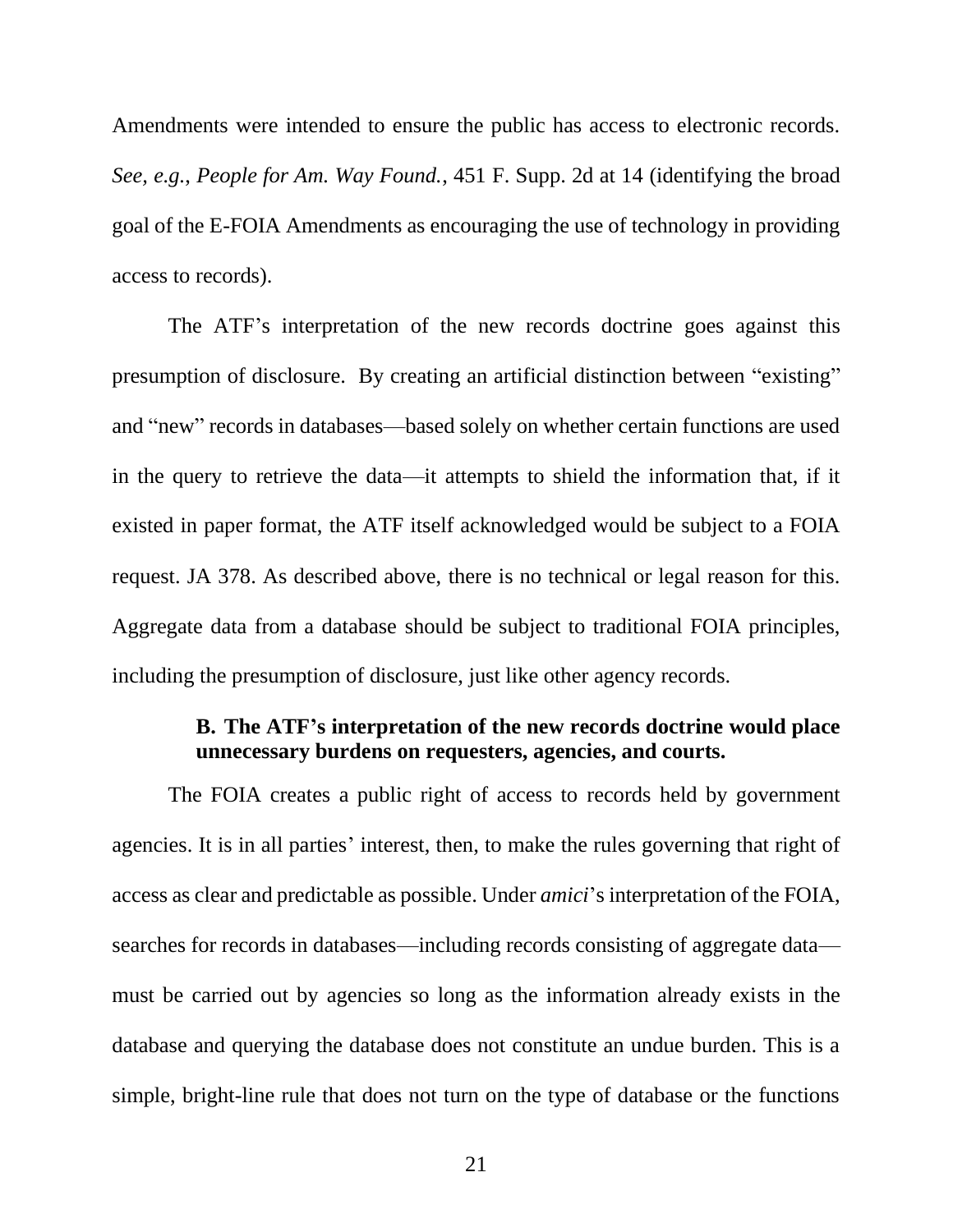used in the query. There is no expectation that FOIA requesters know how the agency's data is structured and no need for agencies and courts to create legal rules based on questionable legal distinctions.

The ATF's interpretation, on the other hand, would require FOIA requesters to become database experts. FOIA requesters would need to understand the inner workings of an agency database in order to determine whether a query seeks to access existing records or create new records. This is a difficult task, and one that the drafters of the FOIA and the E-FOIA Amendments never contemplated that requesters should bear. The ATF's interpretation, if given the force of law, could very well deter potential requesters from making any requests for records from government databases at all because the technical rules are too hard to understand or follow.

The other possibility is that agencies end up being inundated with unfounded FOIA requests because requesters are unable to make the assessment for themselves. Agencies would need to make factual determinations about what types of queries are permitted based on the structure and contents of individual databases. These determinations would be subject to appeal and eventually litigation, putting the burden on courts to make factual determinations about the structure of agency databases to resolve disputes. Such an outcome would be detrimental to the entire FOIA process.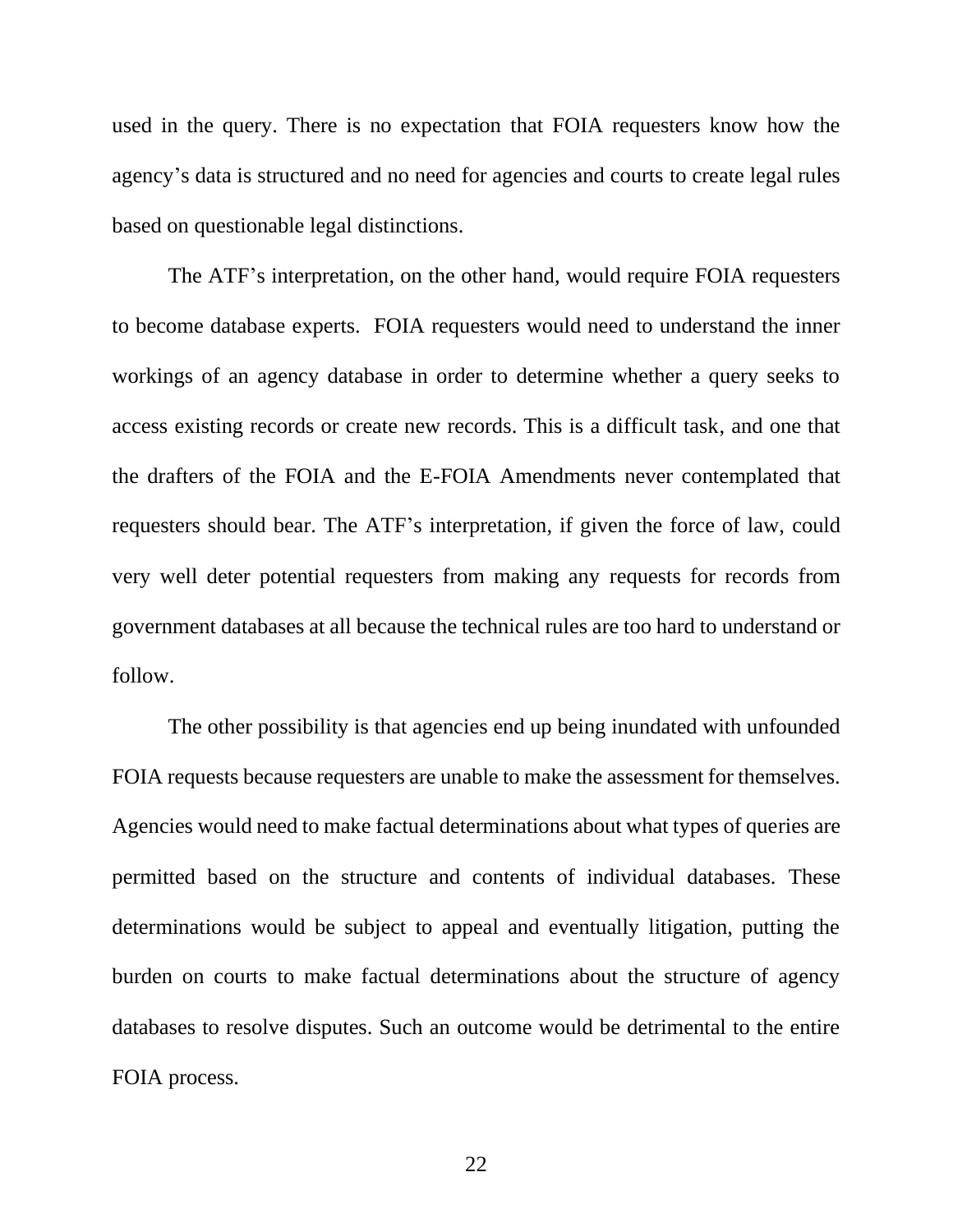#### **CONCLUSION**

<span id="page-28-0"></span>For the reasons stated above, *amici* respectfully urge this Court to AFFIRM the decision below and hold that retrieving aggregate data from a database does not constitute the creation of a new record.

Respectfully submitted,

Dated: June 9, 2020

/s/ Christopher T. Bavitz

Christopher T. Bavitz Cyberlaw Clinic, Harvard Law School Wasserstein Hall, Suite WCC 5018 1585 Massachusetts Avenue Cambridge, MA 02138 (617) 496-5155 cbavitz@law.harvard.edu

<sup>&</sup>lt;sup>10</sup> *Amici curiae* thank Spring 2020 Cyberlaw Clinic students Sarah Alawi, Stephany Bai, and Lauren Yonkoski for their valuable contributions to this brief.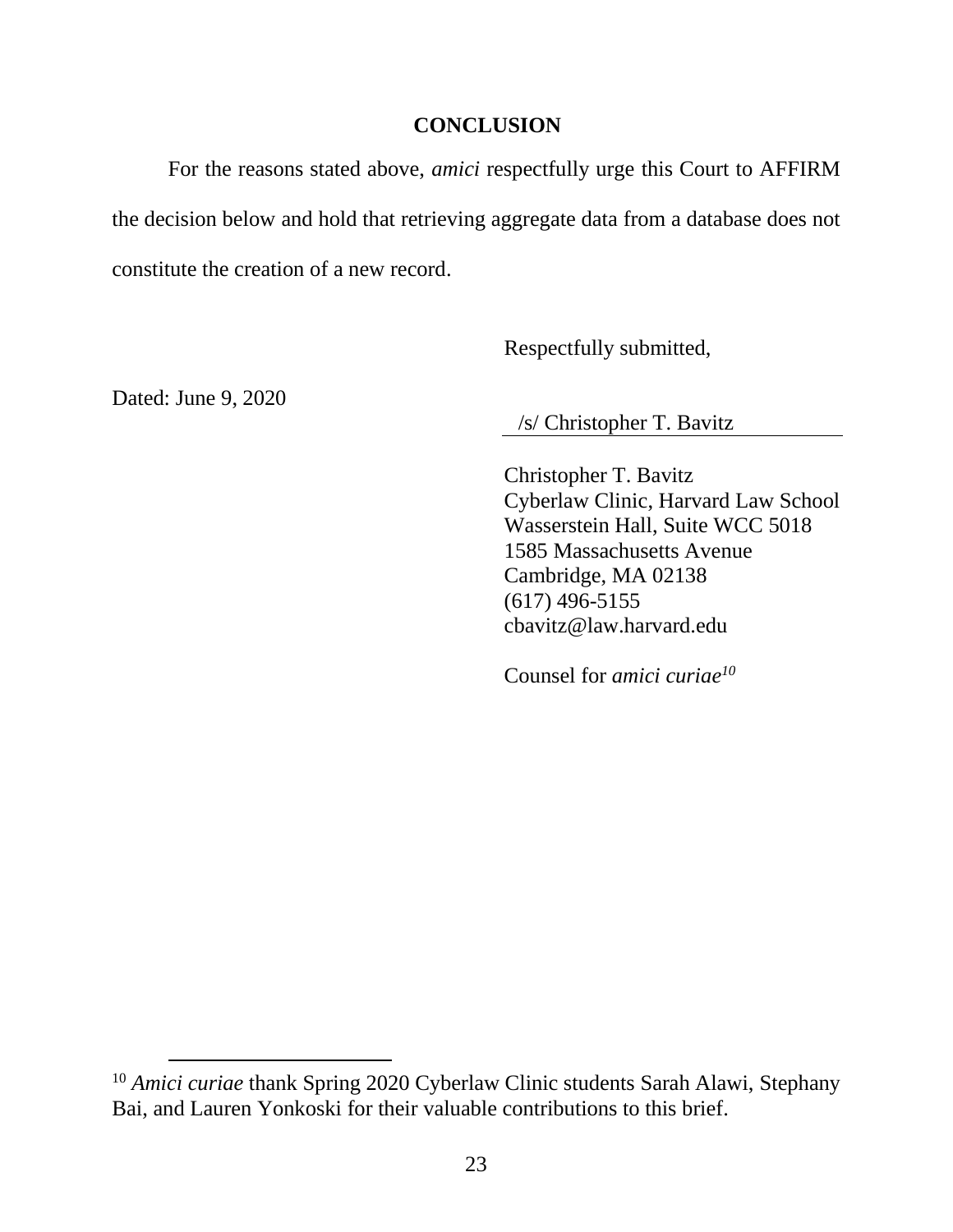#### **CERTIFICATE OF COMPLIANCE**

<span id="page-29-0"></span>Pursuant to the Fed. R. App. P. 32(g), I hereby certify that:

This brief complies with the type volume limitations of Fed. R. App. P. 32(a)(7)(b) and Second Circuit Local Rule 29.1(c) because it contains 5,652 words as calculated by the word count feature of Microsoft Office 365, exclusive of sections exempted by Fed. R. App. P. 32(f).

This brief complies with the typeface requirement of Fed. R. App. P.  $32(a)(5)(A)$  and  $(a)(6)$  because it uses 14-point proportionally spaced Times New Roman font.

Dated: June 9, 2020

/s/ Christopher T. Bavitz

Christopher T. Bavitz Cyberlaw Clinic, Harvard Law School Wasserstein Hall, Suite WCC 5018 1585 Massachusetts Avenue Cambridge, MA 02138 (617) 496-5155 cbavitz@law.harvard.edu